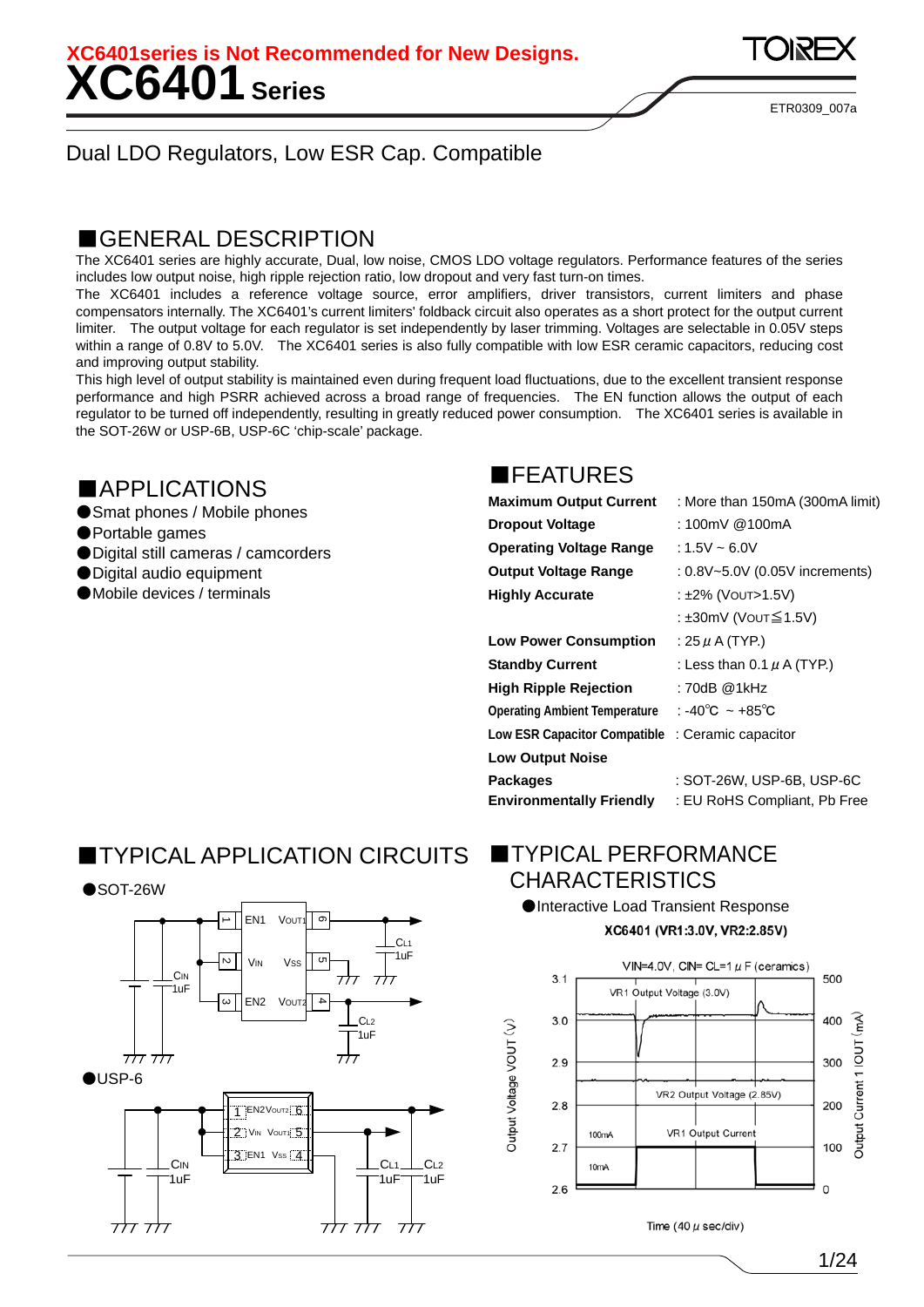### ■PIN CONFIGURATION





USP-6B /USP-6C (BOTTOM VIEW)

\*The dissipation pad for the USP-6B/C packages should be solder-plated in recommended mount pattern and metal masking so as to enhance mounting strength and heat release.

If the pad needs to be connected to other pins, it should be connected to the Vss pin.

### ■PIN ASSIGNMENT

| PIN NUMBER |          | <b>PIN NAME</b>   | <b>FUNCTION</b>         |  |
|------------|----------|-------------------|-------------------------|--|
| SOT-26W    | USP-6B/C |                   |                         |  |
|            |          | EN <sub>1</sub>   | <b>ON/OFF Control 1</b> |  |
|            |          | VIN               | Power Input             |  |
| 3          |          | EN <sub>2</sub>   | ON/OFF Control 2        |  |
|            |          | VOUT <sub>2</sub> | Output 2                |  |
| 5          |          | Vss               | Ground                  |  |
| 6          |          | VOUT <sub>1</sub> | Output 1                |  |

### **EPRODUCT CLASSIFICATION**

#### ● Selection Guide

The following options for the Regulator 1, 2, the EN pin logic, internal pull-up / down are available.

#### ●Ordering Information

#### XC6401①②③④⑤⑥-⑦

| <b>DESIGNATOR</b>        | <b>DESCRIPTION</b>       | <b>SYMBOL</b> | <b>DESCRIPTION</b>                                                    |
|--------------------------|--------------------------|---------------|-----------------------------------------------------------------------|
|                          |                          | Е             | High Active with pull-down resistor                                   |
| $\circledcirc$           | Regulator1,              | F             | High Active with no pull-down resistor                                |
|                          | EN type                  | G             | Low Active with pull-up resistor                                      |
|                          |                          | H             | Low Active with no pull-up resistor                                   |
|                          |                          | E             | High Active with pull-down resistor                                   |
| $^{\circledR}$           | Regulator <sub>2</sub> , | F             | High Active with no pull-down resistor                                |
|                          | EN type                  | G             | Low Active with pull-up resistor                                      |
|                          |                          | H             | Low Active with no pull-up resistor                                   |
|                          | Output Voltage           | $01 -$        | Internally set sequential number relating output voltage of           |
| $\circled{3}$            |                          |               | each regulators                                                       |
|                          |                          |               | Regulator 1 Output Voltage Range: $0.8 \sim 5.0$ V (0.05V increments) |
|                          |                          |               | Regulator 2 Output Voltage Range: $0.8 \sim 5.0$ V (0.05V increments) |
|                          |                          | MR.           | SOT-26W (3,000/Reel)                                                  |
|                          |                          | MR-G          | SOT-26W (3,000/Reel)                                                  |
|                          | Packages                 | DR.           | USP-6B (3,000/Reel)                                                   |
| $56 - 7$ <sup>(*1)</sup> | (Order Unit)             | DR-G          | USP-6B (3,000/Reel)                                                   |
|                          |                          | ER.           | USP-6C (3,000/Reel)                                                   |
|                          |                          | ER-G          | USP-6C (3,000/Reel)                                                   |

(\*1) The "-G" suffix indicates that the products are Halogen and Antimony free as well as being fully EU RoHS compliant.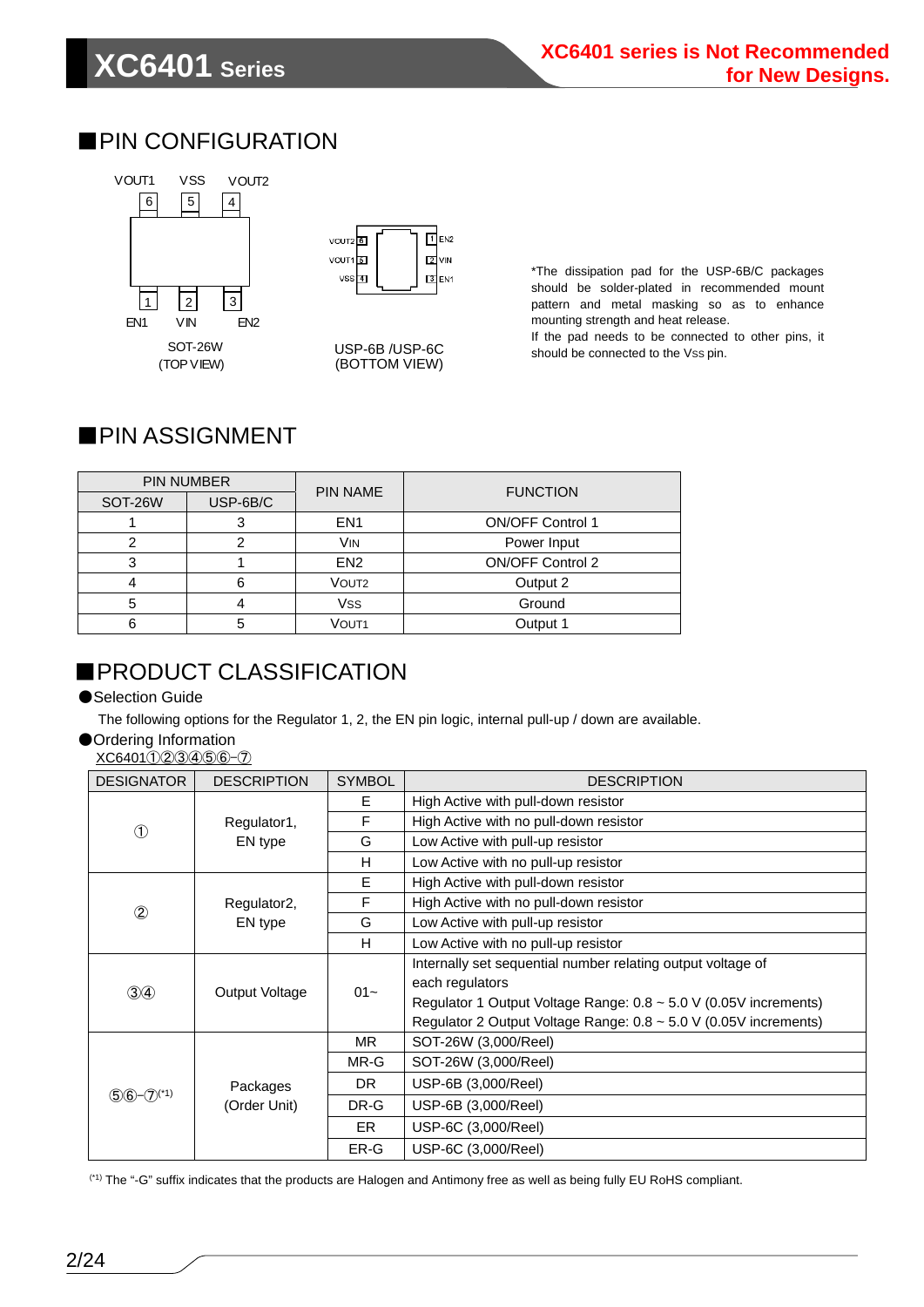#### ■ABSOLUTE MAXIMUM RATINGS  $T_{\text{a} = 25^\circ \text{c}}$

| <b>PARAMETER</b>                     |         | <b>SYMBOL</b>                         | <b>RATINGS</b>            | <b>UNITS</b> |
|--------------------------------------|---------|---------------------------------------|---------------------------|--------------|
| Input Voltage                        |         | <b>V<sub>IN</sub></b>                 | 6.5                       |              |
| <b>Output Current</b>                |         | IOUT <sub>1</sub> + IOUT <sub>2</sub> | 700                       | mA           |
| Output Voltage                       |         | VOUT                                  | $V$ ss -0.3 ~ $V$ IN +0.3 |              |
| EN Pin Voltage                       |         | <b>VEN</b>                            | $V$ ss -0.3 ~ 6.5         |              |
| Power Dissipation                    | SOT-26W |                                       | 250                       |              |
|                                      | USP-6B  | Pd                                    | 100                       | mW           |
|                                      | USP-6C  |                                       | 100                       |              |
| <b>Operating Ambient Temperature</b> |         | Topr                                  | $-40 - +85$               | $^{\circ}$ C |
| Storage Temperature                  |         | Tsta                                  | $-55 - +125$              | °C           |

\* Sum of IOUT1 and IOUT2.

\*\* Pd=(VIN-VOUT1)xIOUT1+(VIN-VOUT2)xIOUT2

# ■ELECTRICAL CHARACTERISTICS

XC6401FFxx

Regulator 1, Regulator 2

| <b>PARAMETER</b>                                           | <b>SYMBOL</b>               | <b>CONDITIONS</b>                                          | MIN.                         | TYP.                     | MAX.                     | <b>UNITS</b> | <b>CIRCUIT</b>           |
|------------------------------------------------------------|-----------------------------|------------------------------------------------------------|------------------------------|--------------------------|--------------------------|--------------|--------------------------|
| Output Voltage (*3)                                        | VOUT (E)                    | $VIN=VOUT(T) + 1.0V IOUT=30mA$                             | 0.98                         | VOUT(T)                  | 1.02                     | $\vee$       | $\mathbf{1}$             |
| Maximum Output Current                                     | <b>IOUTMAX</b>              | $VIN=VOUT(T) + 1.0V$                                       | 150                          |                          |                          | mA           | $\mathbf{1}$             |
| Load Regulation                                            | <b>AVOUT</b>                | 1mA≦Iout≤100mA                                             | $\overline{\phantom{a}}$     | 15                       | 60                       | mV           | 1                        |
|                                                            | Vdif1                       | $I$ OUT= $30$ m $A$                                        |                              | $F-1$                    |                          | mV           | 1                        |
| Dropout Voltage                                            | Vdif <sub>2</sub>           | $I$ OUT=100 $mA$                                           |                              | $E-2$                    |                          | mV           |                          |
| <b>Supply Current</b>                                      | lss                         | $VIN=VEN=VOUT(T) + 1.0V,$<br>$I$ <sub>OU</sub> $T=0$ m $A$ | -                            | 25                       | 45                       | $\mu$ A      | $\overline{c}$           |
| <b>Standby Current</b>                                     | <b>ISTB</b>                 | $VIN=VOUT(T) + 1.0V, VEN=VSS$                              | $\overline{\phantom{m}}$     | 0.01                     | 0.10                     | $\mu$ A      | 3                        |
| Line Regulation (*7)                                       | <b>AVOUT</b><br>AVIN · VOUT | VOUT(T)+1.0V $\leq$ VIN $\leq$ 6.0V<br>VEN=VIN, IOUT=30mA  | $\qquad \qquad \blacksquare$ | 0.01                     | 0.20                     | % / V        | 1                        |
| Input Voltage                                              | <b>V<sub>IN</sub></b>       |                                                            | 1.5                          | $\blacksquare$           | 6.0                      | $\vee$       | $\overline{\phantom{0}}$ |
| Output Voltage<br>Temperature Characteristics ATopr · Vout | <b>AVOUT</b>                | $I$ OUT= $30$ m $A$<br>-40℃≦Topr≦85℃                       | $\qquad \qquad \blacksquare$ | ±100                     | $\overline{\phantom{a}}$ | ppm/°C       | 1                        |
| Ripple Rejection Rate(*8)                                  | <b>PSRR</b>                 | VIN=[VOUT(T)+1.0]VDC+0.5Vp-pAC<br>IOUT=30mA, f=1kHz        |                              | 70                       | $\blacksquare$           | dB           | 5                        |
| <b>Current Limiter</b>                                     | llim                        | VIN=VOUT (T) + 1.0V, VEN=VIN                               | $\overline{\phantom{a}}$     | 300                      | ÷,                       | mA           | $\mathbf{1}$             |
| <b>Short-Circuit Current</b>                               | Ishort                      | $VIN=VOUT(T) + 1.0V, VEN=VIN$                              | ÷,                           | 30                       | ÷,                       | mA           | 1                        |
| EN "High" Voltage                                          | <b>VENH</b>                 |                                                            | 1.30                         | $\blacksquare$           | 6.0                      | $\vee$       | 4                        |
| EN "Low" Voltage                                           | <b>VENL</b>                 |                                                            | ٠                            |                          | 0.25                     | $\vee$       | 4                        |
| EN "High" Current                                          | <b>IENH</b>                 | $VIN=VEN=VOUT(T) + 1.0V$                                   | $-0.10$                      | $\overline{\phantom{0}}$ | 0.10                     | $\mu$ A      | 4                        |
| <b>EN "Low" Current</b>                                    | <b>IENL</b>                 | $VIN = VOUT(T) + 1.0V$ , $VEN=VSS$                         | $-0.10$                      | $\blacksquare$           | 0.10                     | $\mu$ A      | 4                        |

NOTE \*1: VOUT(T)=Specified output voltage

\*2: VOUT(E)=Effective output voltage

(I.e. the output voltage when "Vout( $T$ ) + 1.0V" is provided at the VIN pin while maintaining a certain lout value).

\*3: If VOUT (T)≦1.45V, MIN VOUT (T) - 30mV, MAX VOUT (T) + 30mV

\*4: Vdif={VIN1(\*6)-VOUT1(\*5)}

 $*5$ : VouT1=A voltage equal to 98% of the output voltage whenever an amply stabilized louT {VouT(T)+1.0V} is input.

\*6: VIN1=the input voltage when VOUT1 appears as input voltage is gradually decreased.

\*7: When Vout(t)≥4.5V, 5.5V≤VIN≤6.0V

\*8: When VOUT(T)>4.8V, VIN=5.75VDC+0.5Vp-pAC

\*9: Unless otherwise stated, VIN=VOUT(T)+1.0V

Ta=25℃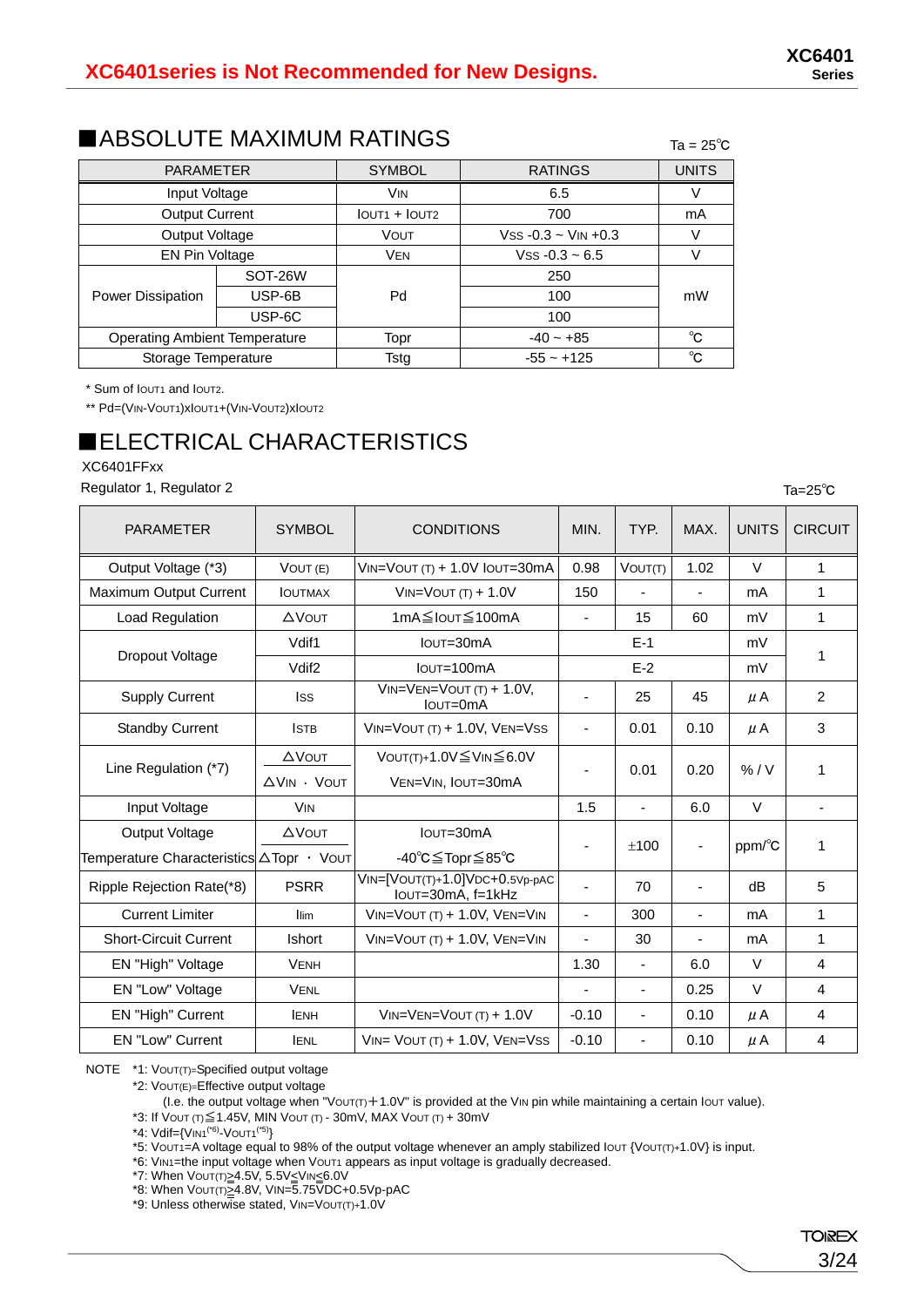## ■ELECTRICAL CHARACTERISTICS (Continued)

●Dropout Voltage

|                        | DETECT VOLTAGE     |       | $E-1$             |        | $E-2$                    |        |
|------------------------|--------------------|-------|-------------------|--------|--------------------------|--------|
| SETTING OUTPUT VOLTAGE |                    |       | DROPOUT VOLTAGE 1 |        | <b>DROPOUT VOLTAGE 2</b> |        |
|                        |                    | (V)   |                   | (mV)   |                          | (mV)   |
| (V)                    |                    | VOUT  |                   | Vdif 1 |                          | Vdif 2 |
| VOUT(T)                | MIN.               | MAX.  | TYP.              | MAX.   | TYP.                     | MAX.   |
| 0.80                   | 0.770              | 0.830 | 300               | 700    | 400                      | 800    |
| 0.85                   | 0.820              | 0.880 |                   |        |                          |        |
| 0.90                   | 0.870              | 0.930 | 200               | 600    | 350                      | 700    |
| 0.95                   | 0.920              | 0.980 |                   |        |                          |        |
| 1.00                   | 0.970              | 1.030 | 100               | 500    | 270                      | 600    |
| 1.05                   | 1.020              | 1.080 |                   |        |                          |        |
| 1.10                   | 1.070              | 1.130 | 80                | 400    | 240                      |        |
| 1.15                   | 1.120              | 1.180 |                   |        |                          | 500    |
| 1.20                   | 1.170              | 1.230 | 65                | 300    | 200                      | 400    |
| 1.25                   | 1.220              | 1.280 |                   |        |                          |        |
| 1.30                   | 1.270              | 1.330 |                   |        |                          |        |
| 1.35                   | 1.320              | 1.380 | 60                | 200    | 180                      | 300    |
| 1.40                   | 1.370              | 1.430 |                   |        |                          |        |
| 1.45                   | 1.420              | 1.480 | 55                | 100    | 165                      | 250    |
| 1.50                   | 1.470              | 1.530 |                   |        |                          |        |
| 1.55                   | 1.519              | 1.581 |                   |        |                          |        |
| 1.60                   | 1.568              | 1.632 |                   |        |                          |        |
| 1.65                   | $\overline{1.617}$ | 1.683 | 50                | 75     | 150                      | 200    |
| 1.70                   | 1.666              | 1.734 |                   |        |                          |        |
| 1.75                   | 1.715              | 1.785 |                   |        |                          |        |
| 1.80                   | 1.764              | 1.836 |                   |        | 140                      | 180    |
| 1.85                   | 1.813              | 1.887 |                   |        |                          |        |
| 1.90                   | 1.862              | 1.938 | 45                | 65     |                          |        |
| 1.95                   | 1.911              | 1.989 |                   |        |                          |        |
| 2.00                   | 1.960              | 2.040 |                   |        |                          |        |
| 2.05                   | 2.009              | 2.091 |                   |        |                          |        |
| 2.10                   | 2.058              | 2.142 |                   |        |                          |        |
| 2.15                   | 2.107              | 2.193 |                   |        |                          |        |
| 2.20                   | 2.156              | 2.244 |                   |        |                          |        |
| 2.25                   | 2.205              | 2.295 | 40                | 60     | 120                      | 170    |
| 2.30                   | 2.254              | 2.346 |                   |        |                          |        |
| 2.35                   | 2.303              | 2.397 |                   |        |                          |        |
| 2.40                   | 2.352              | 2.448 |                   |        |                          |        |
| 2.45                   | 2.401              | 2.499 |                   |        |                          |        |
| 2.50                   | 2.450              | 2.550 |                   |        |                          |        |
| 2.55                   | 2.499              | 2.601 |                   |        |                          |        |
| 2.60                   | 2.548              | 2.652 |                   |        |                          |        |
| 2.65                   | 2.597              | 2.703 |                   |        |                          |        |
| 2.70                   | 2.646              | 2.754 | 35                | 55     | 110                      | 160    |
| 2.75                   | 2.695              | 2.805 |                   |        |                          |        |
| 2.80                   | 2.744              | 2.856 |                   |        |                          |        |
| 2.85                   | 2.793              | 2.907 |                   |        |                          |        |
| 2.90                   | 2.842              | 2.958 |                   |        |                          |        |
| 2.95                   | 2.891              | 3.009 |                   |        |                          |        |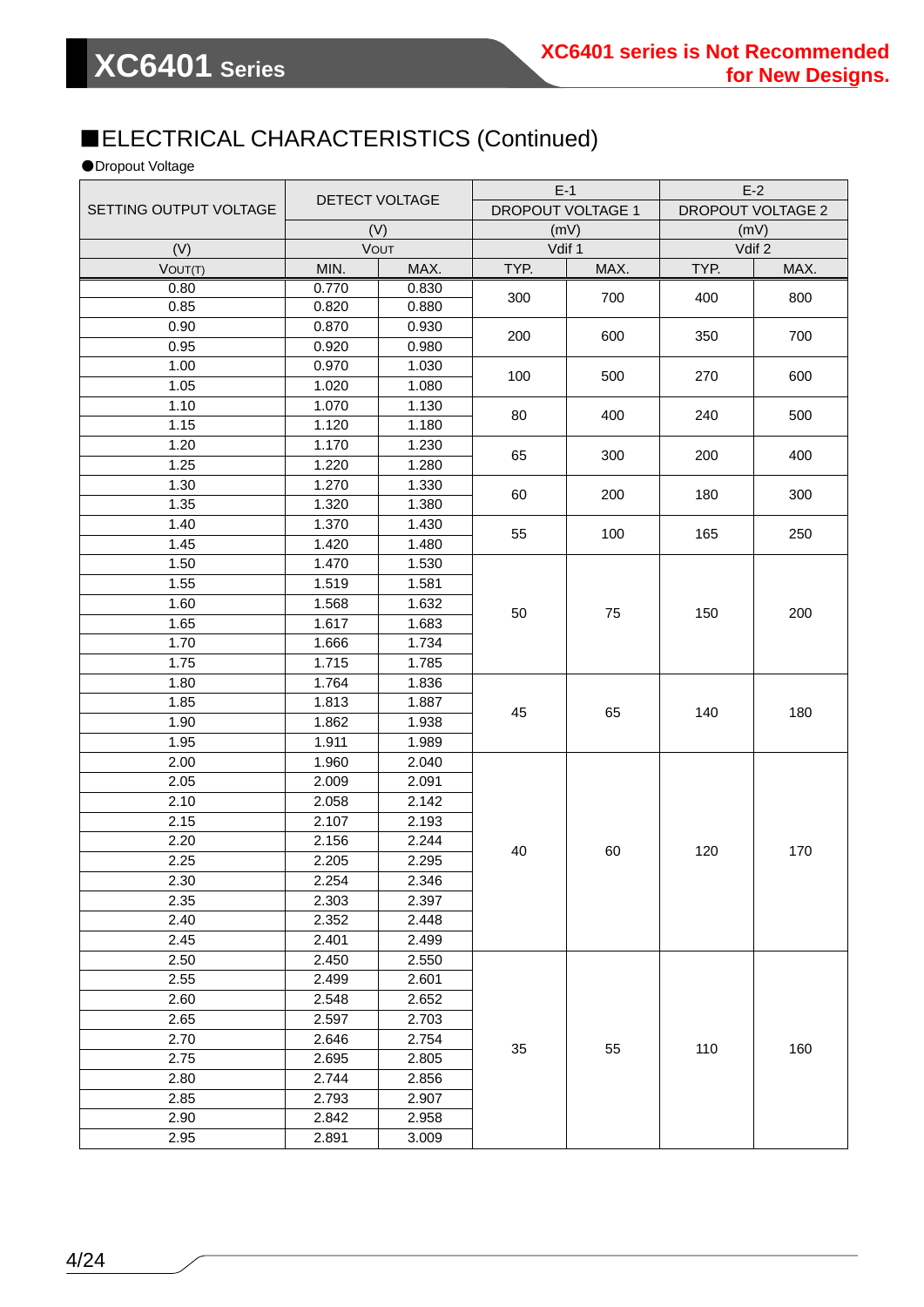## ■DROPOUT VOLTAGE CHART (Continued)

#### ●Dropout Voltage (Continued)

|                        |       |                |      | $E-1$                    |      | $E-2$             |  |
|------------------------|-------|----------------|------|--------------------------|------|-------------------|--|
| SETTING OUTPUT VOLTAGE |       | DETECT VOLTAGE |      | <b>DROPOUT VOLTAGE 1</b> |      | DROPOUT VOLTAGE 2 |  |
|                        |       | (V)            | (mV) |                          | (mV) |                   |  |
| (V)                    |       | VOUT           |      | Vdif 1                   |      | Vdif 2            |  |
| VOUT(T)                | MIN.  | MAX.           | TYP. | MAX.                     | TYP. | MAX.              |  |
| 3.00                   | 2.940 | 3.060          |      |                          |      |                   |  |
| 3.05                   | 2.989 | 3.111          |      |                          |      |                   |  |
| 3.10                   | 3.038 | 3.162          |      |                          |      |                   |  |
| 3.15                   | 3.087 | 3.213          |      |                          |      |                   |  |
| 3.20                   | 3.136 | 3.264          |      |                          |      |                   |  |
| 3.25                   | 3.185 | 3.315          |      |                          |      |                   |  |
| 3.30                   | 3.234 | 3.366          |      |                          |      |                   |  |
| 3.35                   | 3.283 | 3.417          |      |                          |      |                   |  |
| 3.40                   | 3.332 | 3.468          |      |                          |      |                   |  |
| 3.45                   | 3.381 | 3.519          |      |                          |      |                   |  |
| 3.50                   | 3.430 | 3.570          |      |                          |      |                   |  |
| 3.55                   | 3.479 | 3.621          |      |                          |      |                   |  |
| 3.60                   | 3.528 | 3.672          |      |                          |      |                   |  |
| 3.65                   | 3.577 | 3.723          |      |                          |      |                   |  |
| 3.70                   | 3.626 | 3.774          |      |                          |      |                   |  |
| 3.75                   | 3.675 | 3.825          |      |                          |      |                   |  |
| 3.80                   | 3.724 | 3.876          |      |                          |      |                   |  |
| 3.85                   | 3.773 | 3.927          |      |                          |      |                   |  |
| 3.90                   | 3.822 | 3.978          |      |                          |      |                   |  |
| 3.95                   | 3.871 | 4.029          |      |                          |      |                   |  |
| 4.00                   | 3.920 | 4.080          | 30   | 45                       | 100  | 150               |  |
| 4.05                   | 3.969 | 4.131          |      |                          |      |                   |  |
| 4.10                   | 4.018 | 4.182          |      |                          |      |                   |  |
| 4.15                   | 4.067 | 4.233          |      |                          |      |                   |  |
| 4.20                   | 4.116 | 4.284          |      |                          |      |                   |  |
| 4.25                   | 4.165 | 4.335          |      |                          |      |                   |  |
| 4.30                   | 4.214 | 4.386          |      |                          |      |                   |  |
| 4.35                   | 4.263 | 4.437          |      |                          |      |                   |  |
| 4.40                   | 4.312 | 4.488          |      |                          |      |                   |  |
| 4.45                   | 4.361 | 4.539          |      |                          |      |                   |  |
| 4.50                   | 4.410 | 4.590          |      |                          |      |                   |  |
| 4.55                   | 4.459 | 4.641          |      |                          |      |                   |  |
| 4.60                   | 4.508 | 4.692          |      |                          |      |                   |  |
| 4.65                   | 4.557 | 4.743          |      |                          |      |                   |  |
| 4.70                   | 4.606 | 4.794          |      |                          |      |                   |  |
| 4.75                   | 4.655 | 4.845          |      |                          |      |                   |  |
| 4.80                   | 4.704 | 4.896          |      |                          |      |                   |  |
| 4.85                   | 4.753 | 4.947          |      |                          |      |                   |  |
| 4.90                   | 4.802 | 4.998          |      |                          |      |                   |  |
| 4.95                   | 4.851 | 5.049          |      |                          |      |                   |  |
| 5.00                   | 4.900 | 5.100          |      |                          |      |                   |  |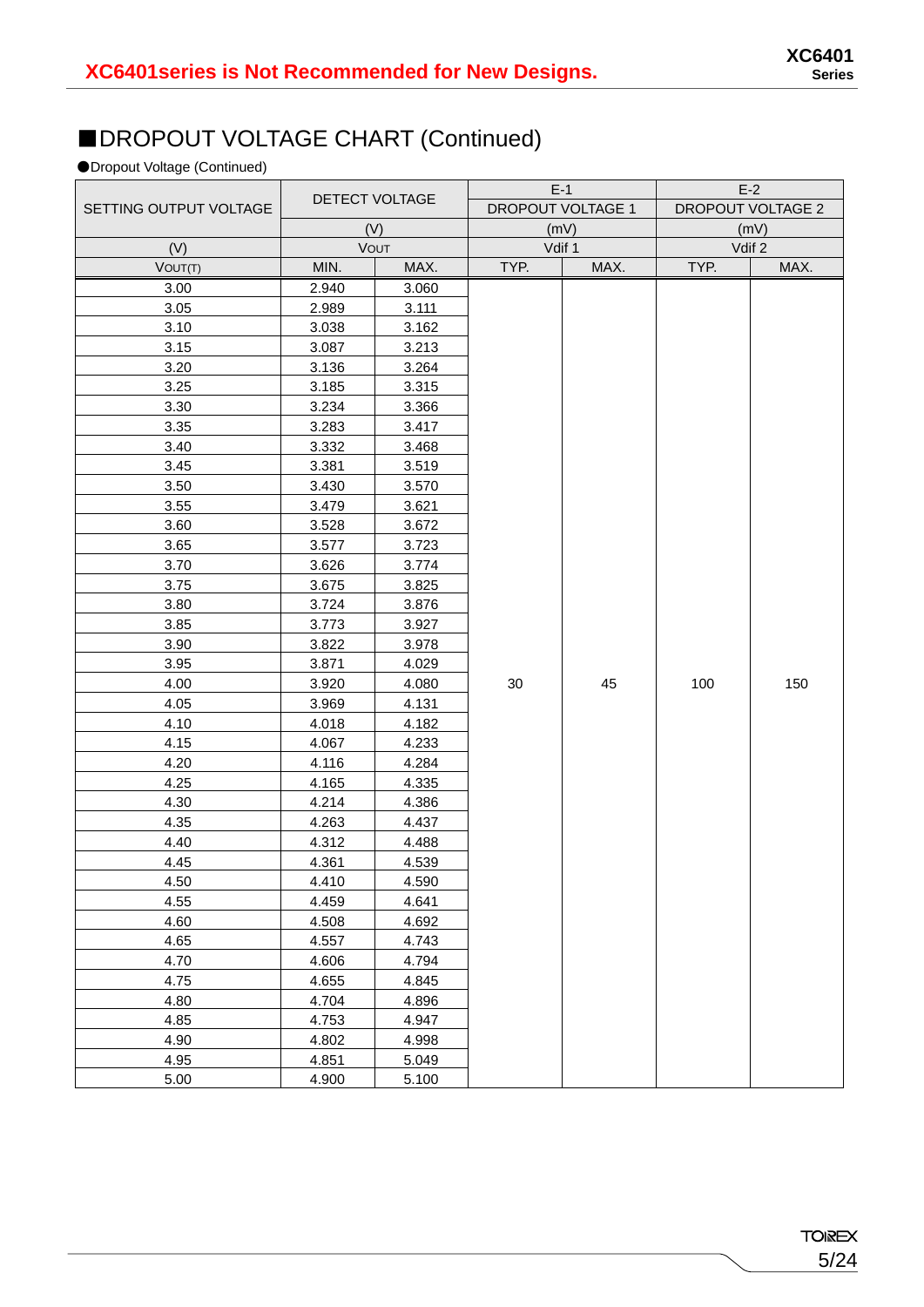#### ■OPERATIONAL EXPLANATION

#### <Output Voltage Control>

The voltage divided by resistors R1 & R2 is compared with the internal reference voltage by the error amplifier. The P-channel MOSFETs, which are connected to the VOUT1 and VOUT2 pins, are then driven by the subsequent output signal. The output voltages at the VOUT1 and VOUT2 pins are controlled and stabilized by a system of negative feedback. The current limit circuit and short protect circuit operate in relation to the level of output current. Further, the IC's internal circuitry can be shutdown via the EN pin's signal.



<Low ESR Capacitors>

With the XC6401 series, a stable output voltage is achievable even if used with low ESR capacitors as a phase compensation circuit is built-in. In order to ensure the effectiveness of the phase compensation, we suggest that output capacitors (CL1, CL2) is connected as close as possible to the output pins (VOUT1 and VOUT2) and the VSS pin. Please use an output capacitor with a capacitance value of at least 1  $\mu$  F. Also, please connect an input capacitor (CIN) of  $1 \mu$  F between the VIN pin and the Vss pin in order to ensure a stable power input.

#### <Current Limiter, Short-Circuit Protection>

The XC6401 series includes a combination of a fixed current limiter circuit & a foldback circuit which aid the operations of the current limiter and circuit protection. When the load current reaches the current limit level, the fixed current limiter circuit operates and output voltage drops. As a result of this drop in output voltage, the foldback circuit operates, output voltage drops further and output current decreases. When the output pin is shorted, a current of about 30mA flows.

#### <EN Pins>

The IC's internal circuitry can be shutdown via the signal from the EN1 and EN2 pins with the XC6401 series. In shutdown mode, output at the VOUT1 and VOUT2 pins will be pulled down to the VSS level via R11 & R12 and R21 & R22. The operational logic of the IC's EN1 and EN2 pins are selectable (please refer to the selection guide). Note that as the standard XC6401FF type's regulator 1 and 2 are both ' High Active/No Pull Down', operations will become unstable with the EN1 or EN2 pins open. Although the EN1 and EN2 pins are equal to an inverter input with CMOS hysteresis, with either the pull-up or pull-down options, the EN1 and EN2 pins input current will increase when the IC is in operation. We suggest that you use this IC with either a VIN voltage or a Vss voltage input at the EN1 and EN2 pins. If this IC is used with the correct specifications for the EN1 and EN2 pins, the operational logic is fixed and the IC will operate normally. However, supply current may increase as a result of through current in the IC's internal circuitry.

#### ■NOTES ON USE

- 1. Please use this IC within the stated absolute maximum ratings. The IC is liable to malfunction should the ratings be exceeded.
- 2. Where wiring impedance is high, operations may become unstable due to noise and/or phase lag depending on output current. Please keep the resistance low between VIN and Vss wiring in particular.
- 3. Please wire the input capacitor (CIN) and the output capacitors (CL1, CL2) as close to the IC as possible.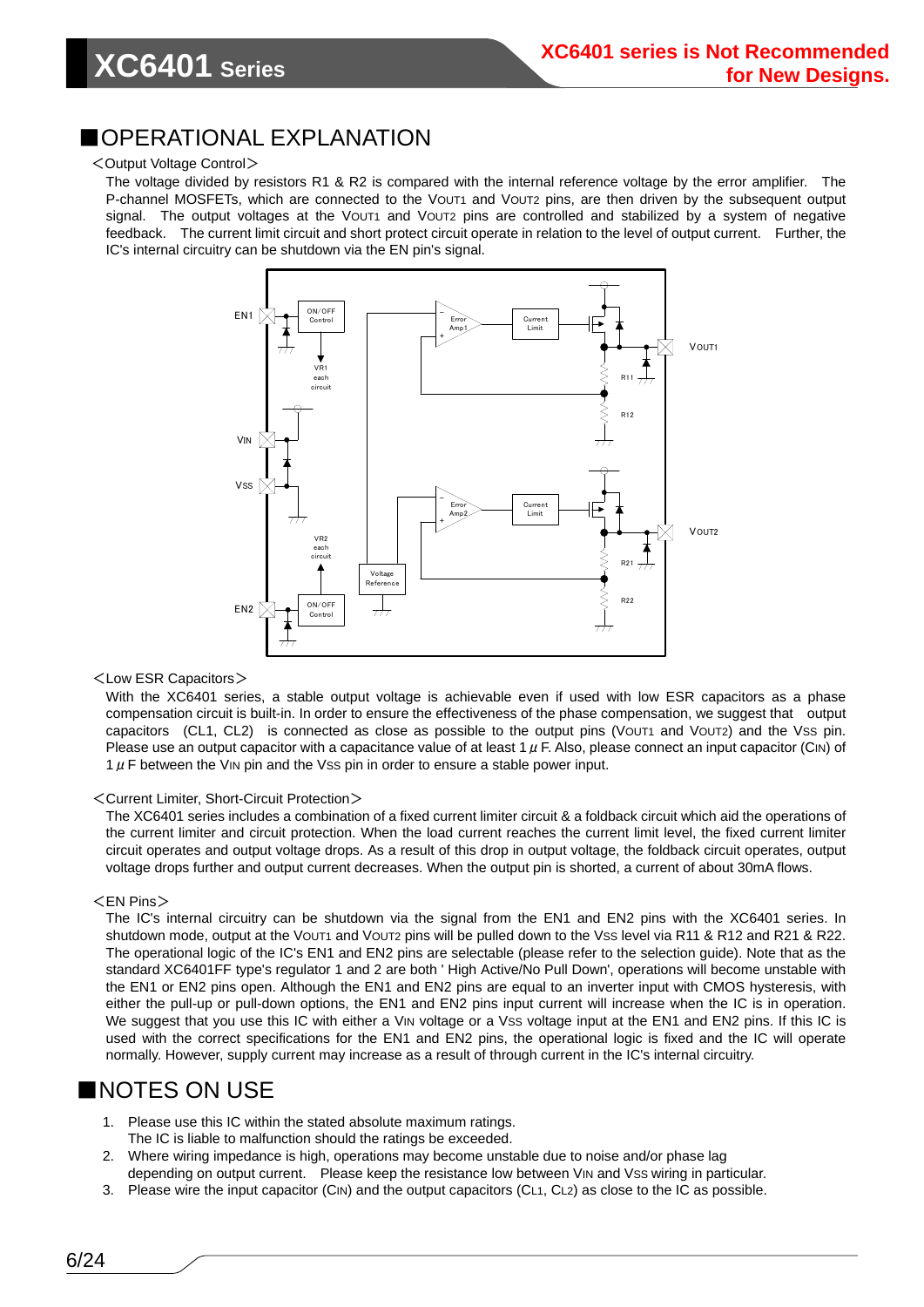### ■TEST CIRCUITS

Circuit ①



High Active = EN=VIN Low  $Active = EN = Vss$ 

EN1/EN2 :

Circuit ②



#### EN1/EN2 :

- 1. High Active with pull-down resistor built-in VR1 Supply Current ISS1=I1 (Note:EN1=ON, EN2=OFF) VR2 Supply Current ISS2=I1 (Note:EN1=OFF, EN2=ON)
- 2. High Active with no pull-down resistor built-in VR1 Supply Active Current ISS1=I1

(Note:EN1=ON, EN2=OFF)

- VR2 Supply Current ISS2=I1 (Note:EN1=OFF, EN2=ON)
- 3. Low Active with pull-up resistor built-in VR1 Supply Current ISS1=I1+I2

(Note:EN1=ON, EN2=OFF)

VR2 Supply Current ISS2=I1+I3

(Note:EN1=OFF, EN2=ON)

4. Low Active with no pull-up resistor built-in VR1 Supply Current ISS1=I1 (Note:EN1=ON, EN2=OFF) VR2 Supply Current ISS2=I1 (Note:EN1=OFF, EN2=ON)

Circuit ③



EN1/EN2: High Active = EN= Vss Low Active  $=$  EN $=$  VIN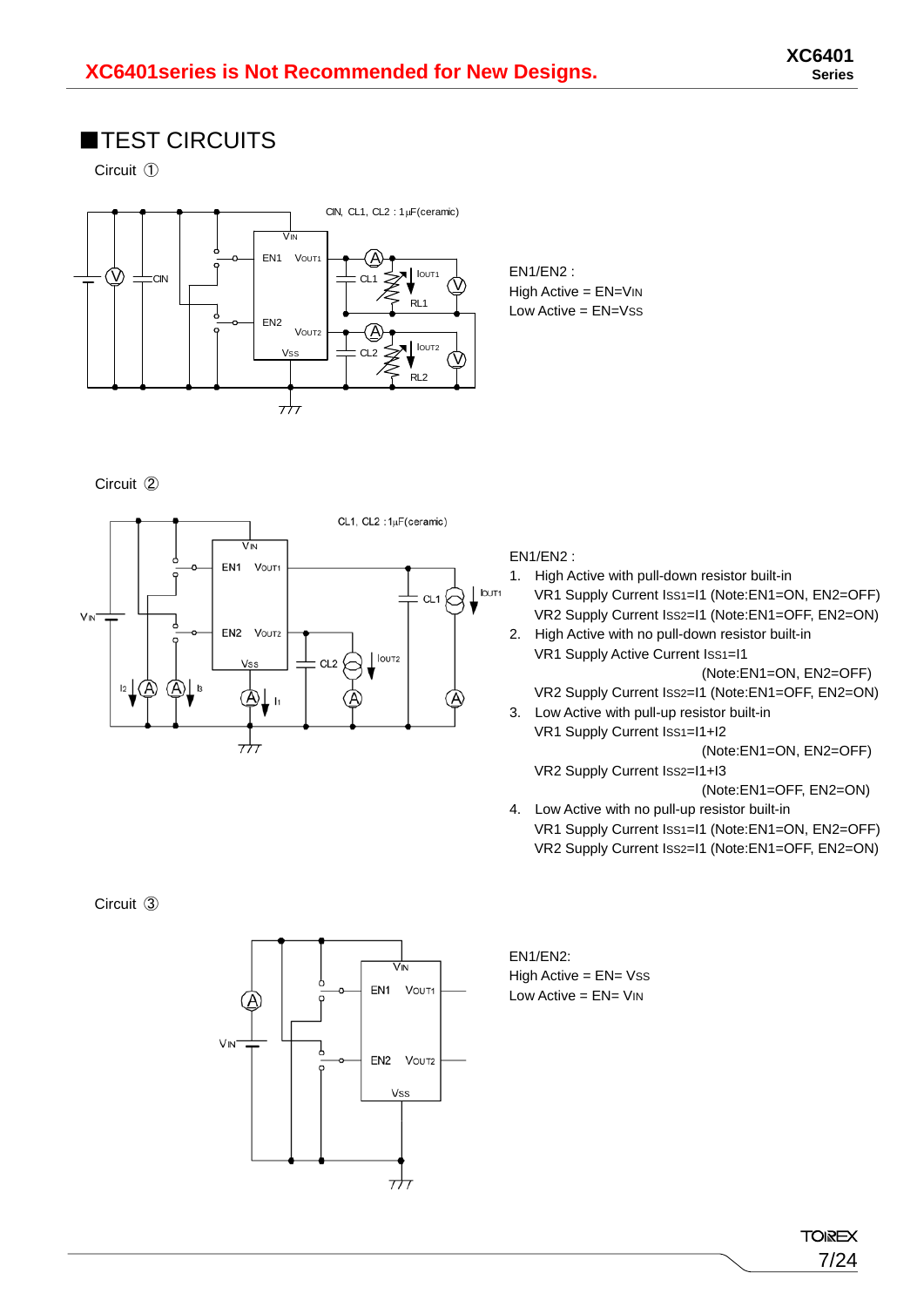### ■TEST CIRCUITS (Continued)

Circuit ④



Circuit ⑤



EN1/EN2 : High Active = EN=VIN Low Active = EN=Vss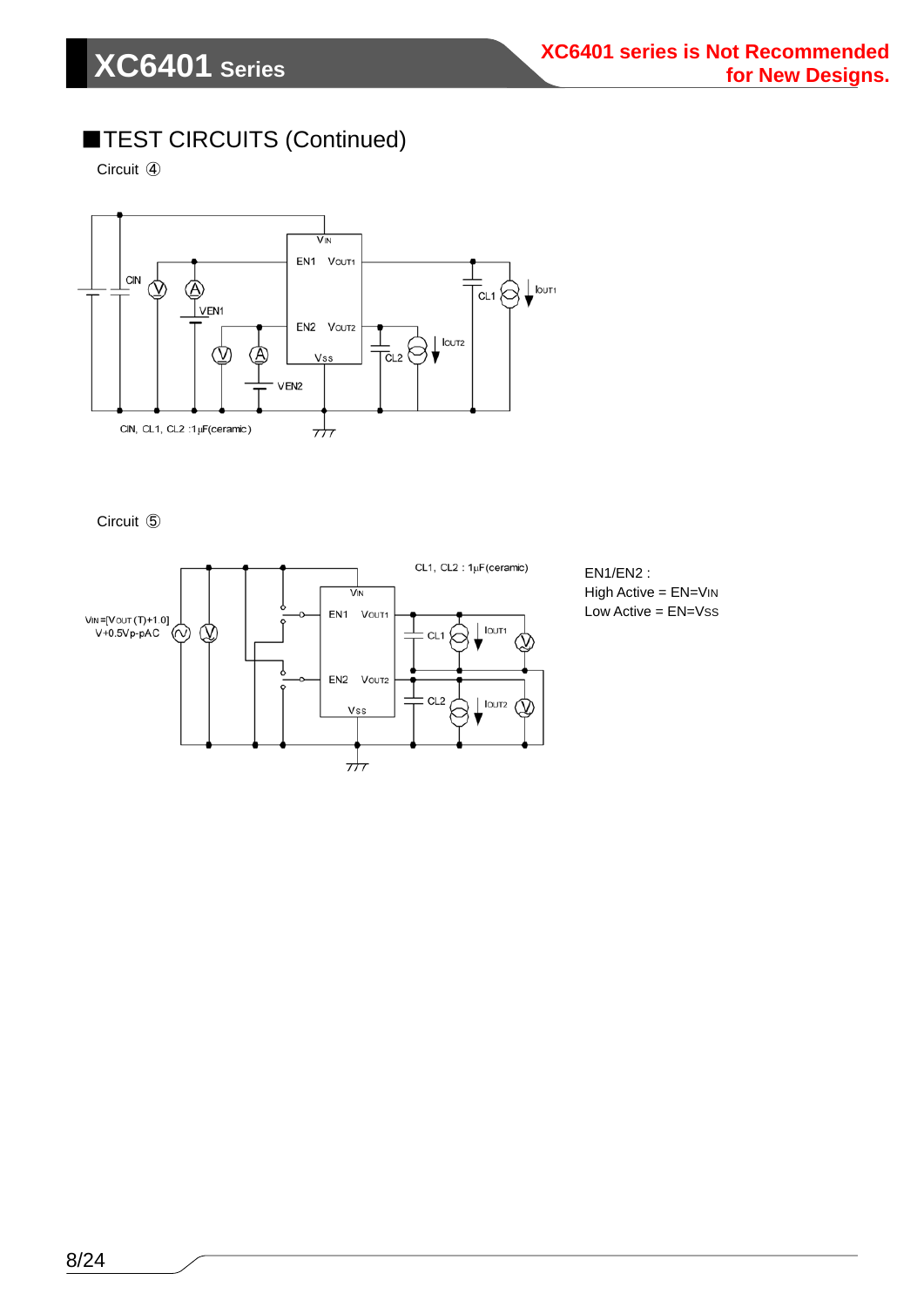9/24

**TOIREX** 

### ■TYPICAL PERFORMANCE CHARACTERISTICS

(1) Output Voltage vs. Output Current







**XC6401(3.0V)**

 $Topr = 85^{\circ}C$  $= 250$ C  $= -40^{\circ}C$ 

CIN=1uF (ceramics), CL=1uF (ceramics)

VIN=4.0V

0 50 100 150 200 250 300 350 Output Current IOUT (mA)

VIN=4.0V CIN=1uF (ceramics), CL=1uF (ceramics) 1.0 0.8 Output Voltage VOUT (V) Output Voltage VOUT (V)  $VIN = 6.0V$  $= 1.8V$ 0.6  $= 1.8V$  $= 1.5V$ 0.4 0.2 0.0 0 50 100 150 200 250 300 350 Output Current IOUT (mA)

**XC6401(0.8V)**



Output Voltage VOUT (V)

Output Voltage VOUT (V)





Output Voltage VOUT (V) Output Voltage VOUT (V)



0.0 0.5 1.0 1.5 2.0 2.5 3.0 3.5 4.0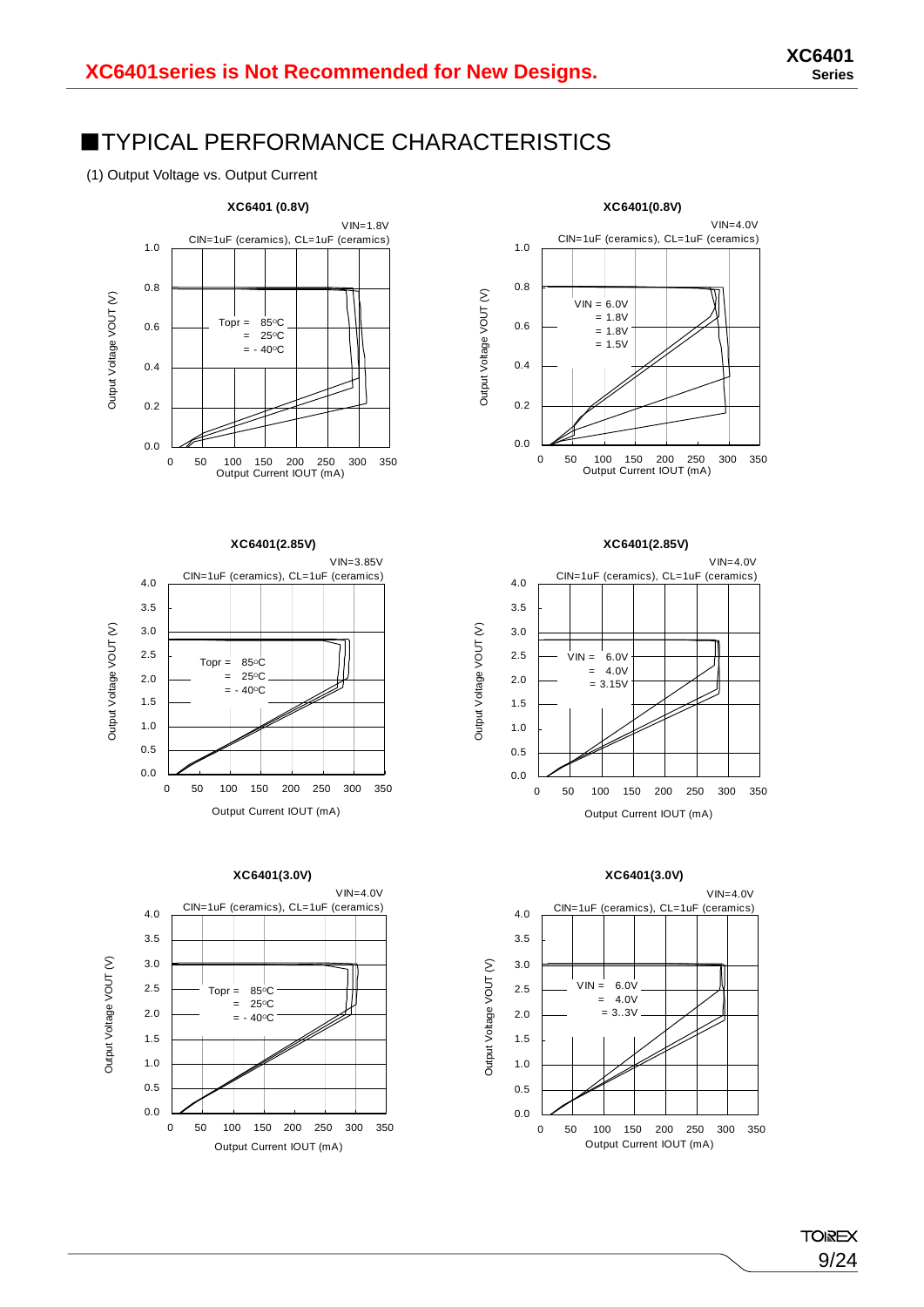(1) Output Voltage vs. Output Current (Continued)



#### (2) Output Voltage vs. Input Voltage













1.5 2.0 2.5 3.0 3.5 4.0 4.5 5.0 5.5 6.0 Input Voltage VIN (V)

0.65

Output Voltage VOUT (V)

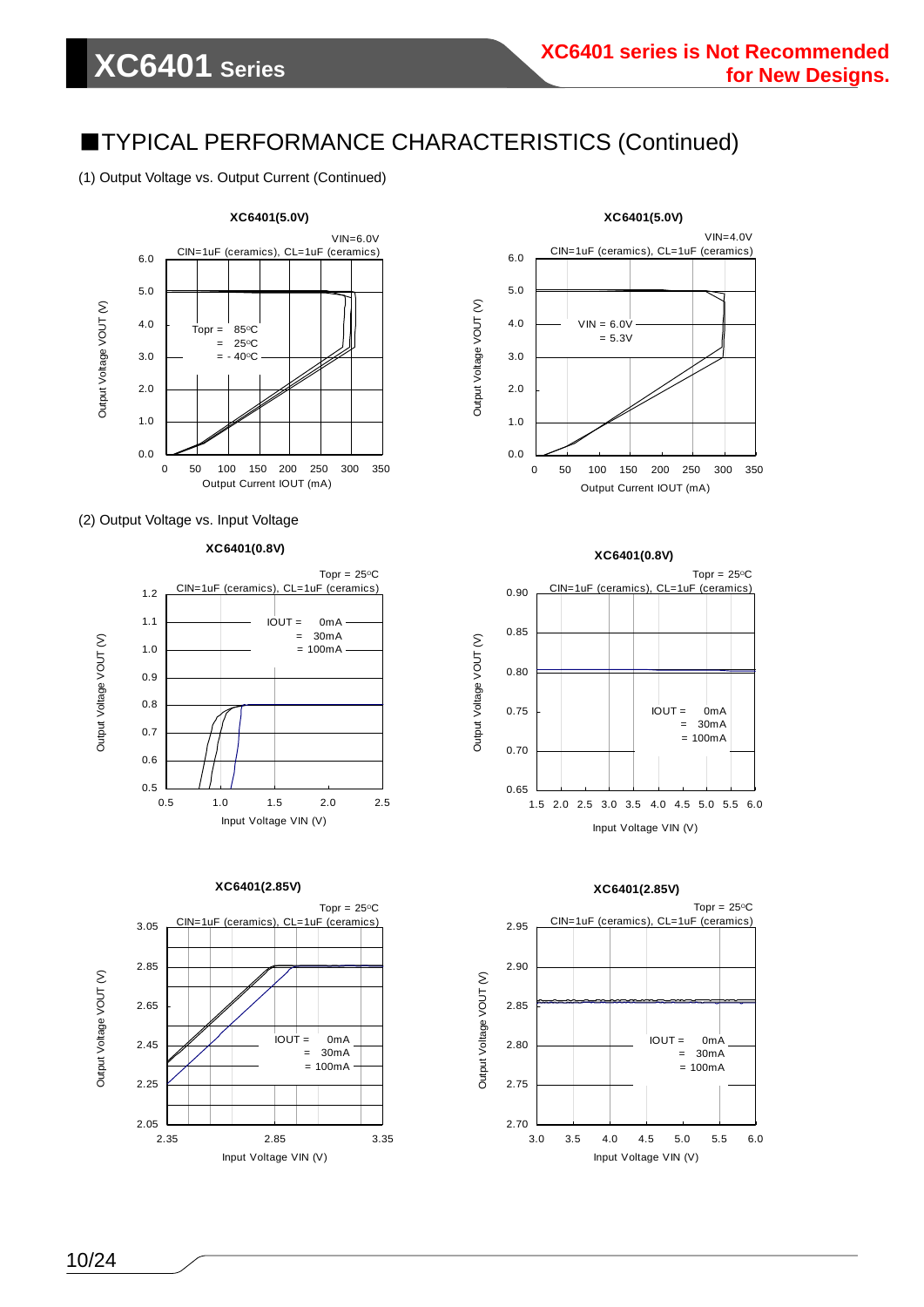(2) Output Voltage vs. Input Voltage (Continued)









**XC6401(0.8V)**









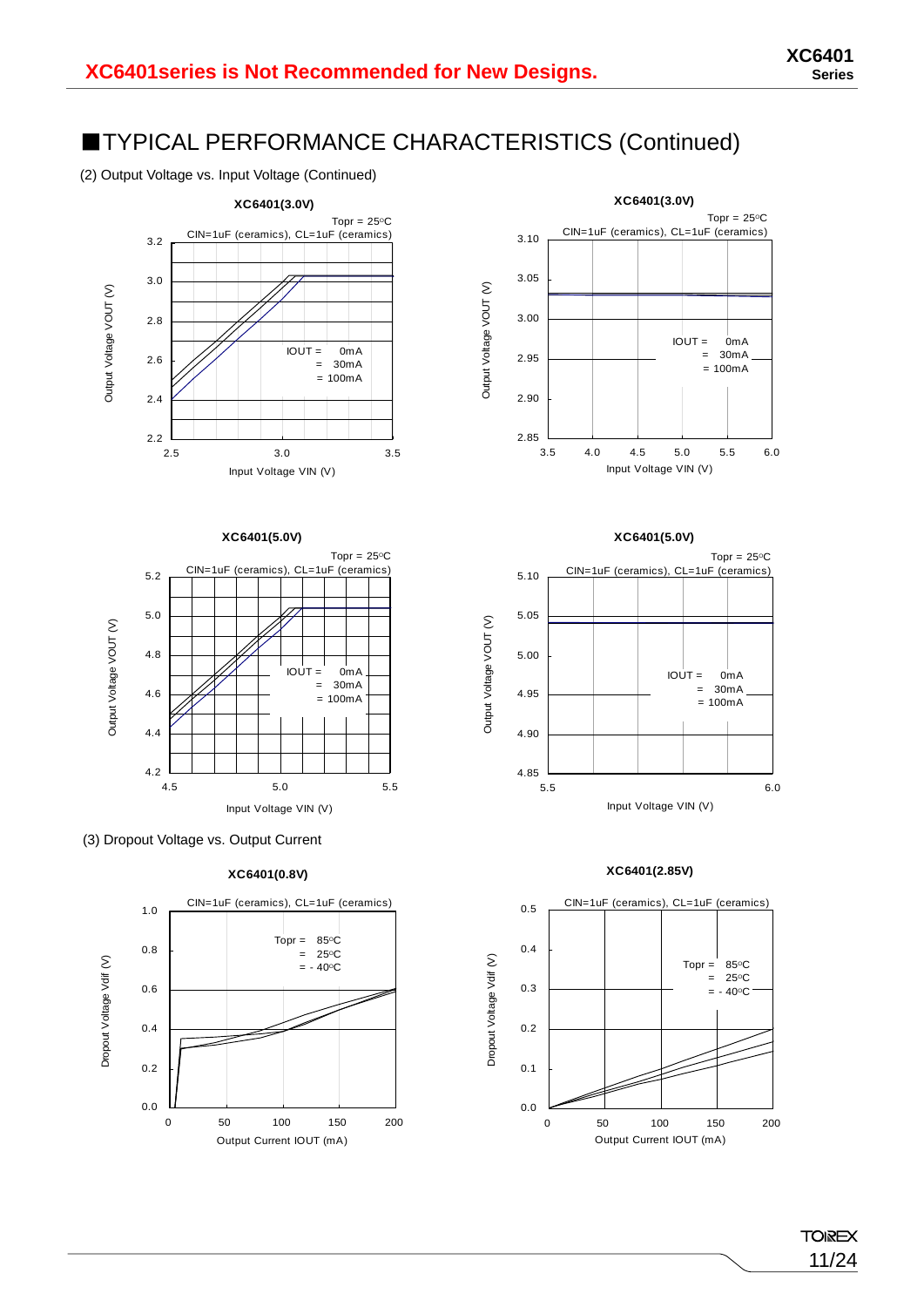(3) Dropout Voltage vs. Output Current (Continued)



#### (4) Supply Current vs. Input Voltage

**XC6401(0.8V)**













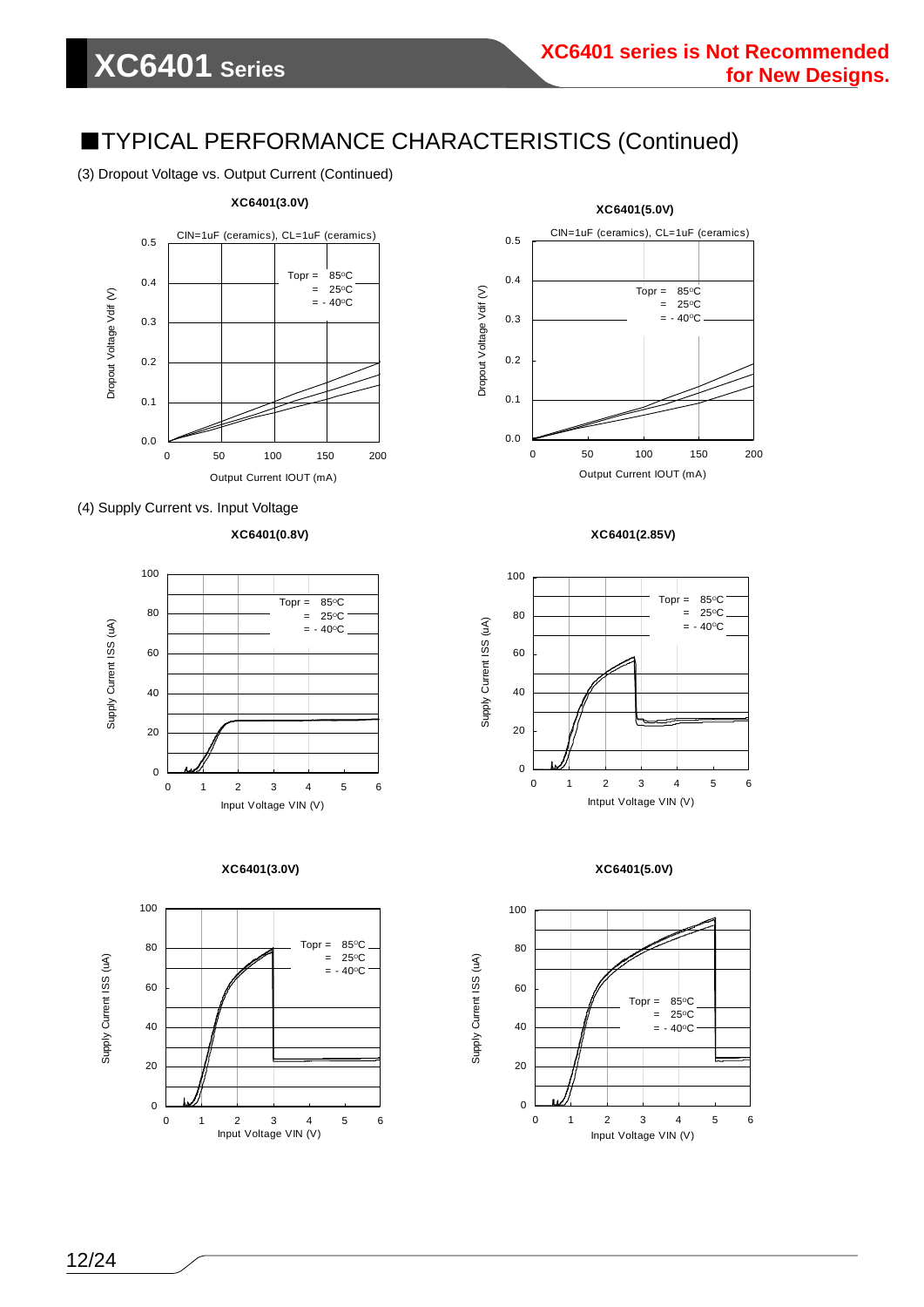(5) Output Voltage vs. Ambient Temperature



#### **XC6401(3.0V)**









#### **XC6401(5.0V)**



#### **XC6401(2.85V)**



**TOIREX** 13/24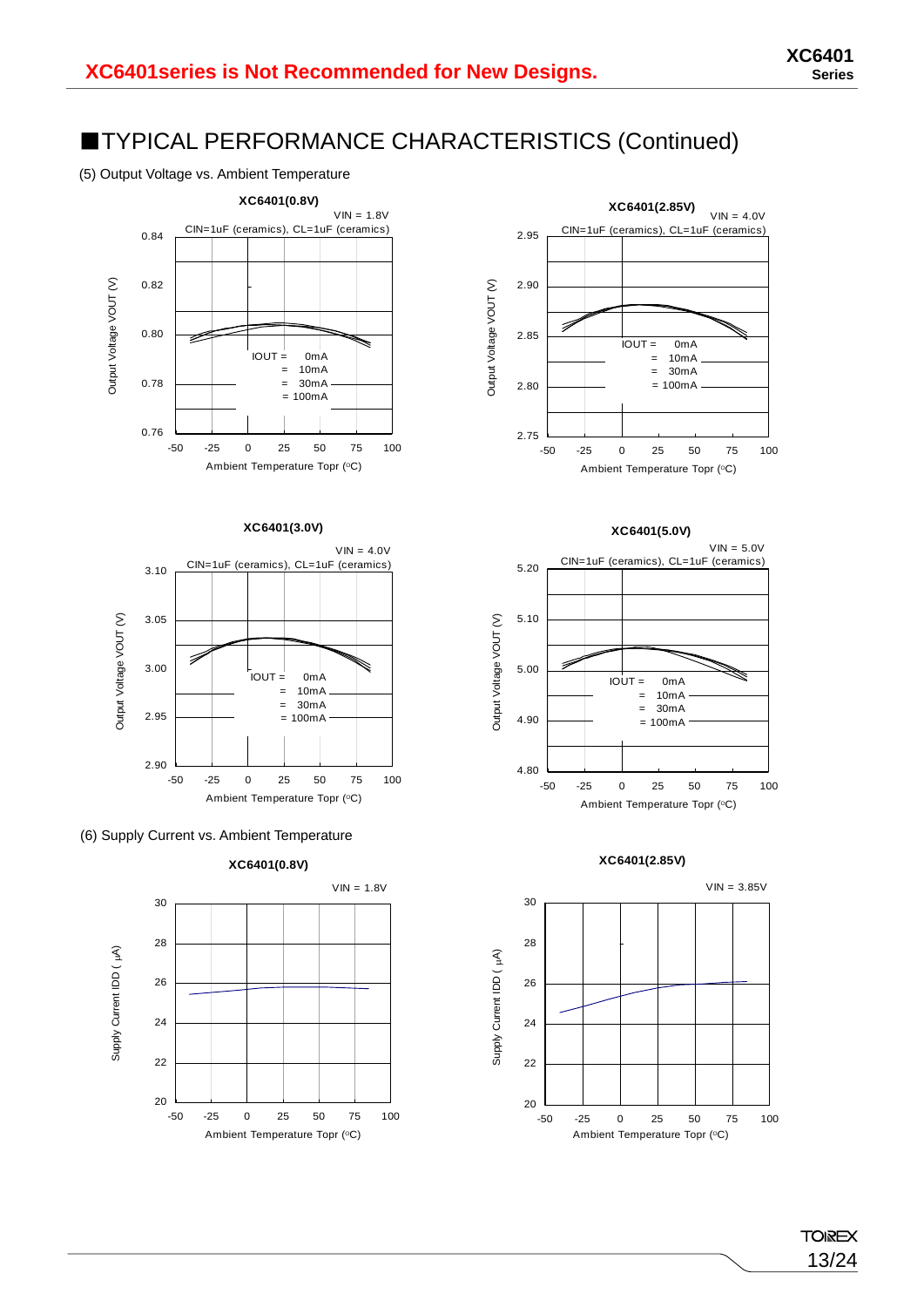(6) Supply Current vs. Ambient Temperature (Continued)

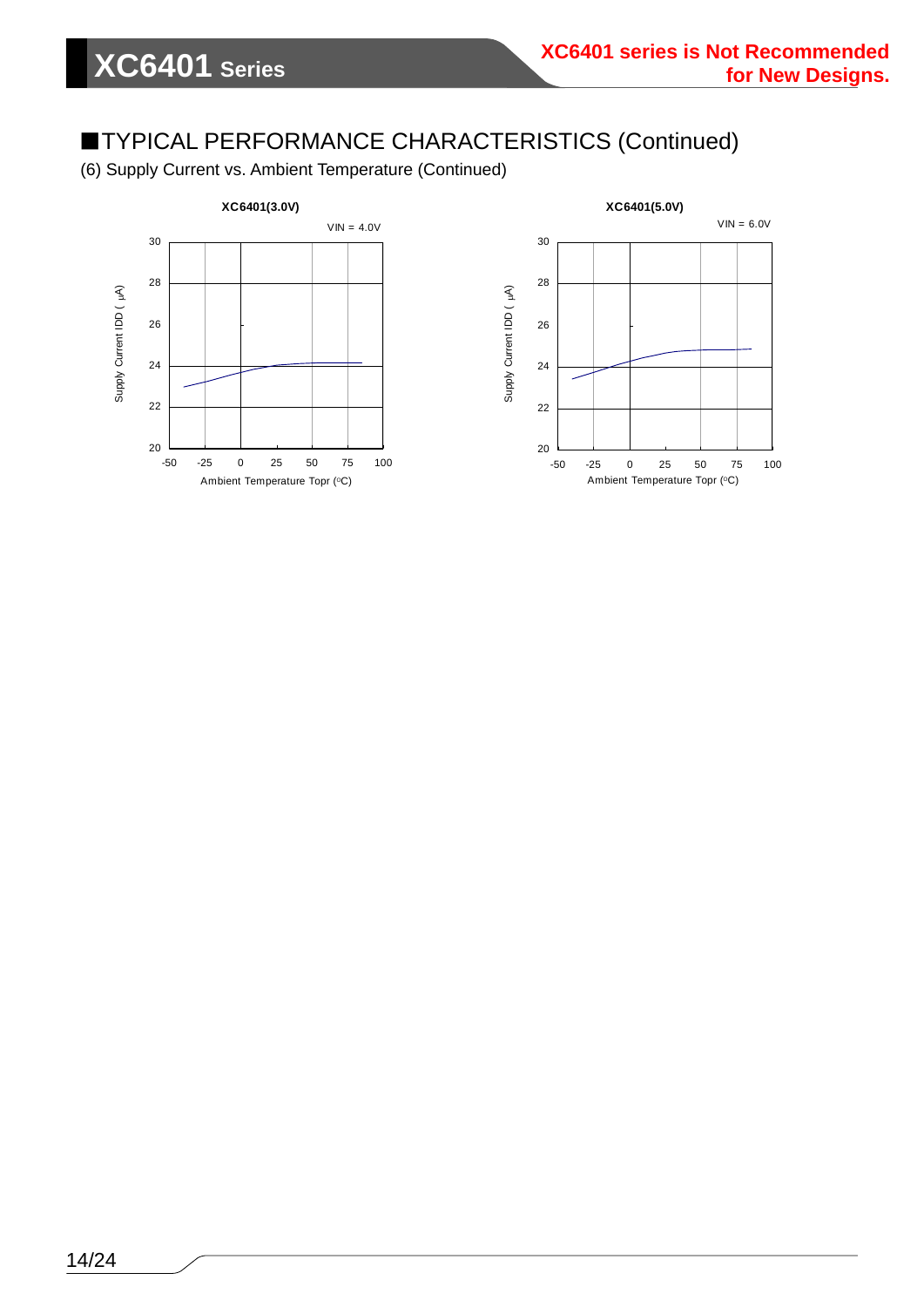(7) Input Transient Response





**XC6401(0.8V)**





**XC6401(2.85V)**



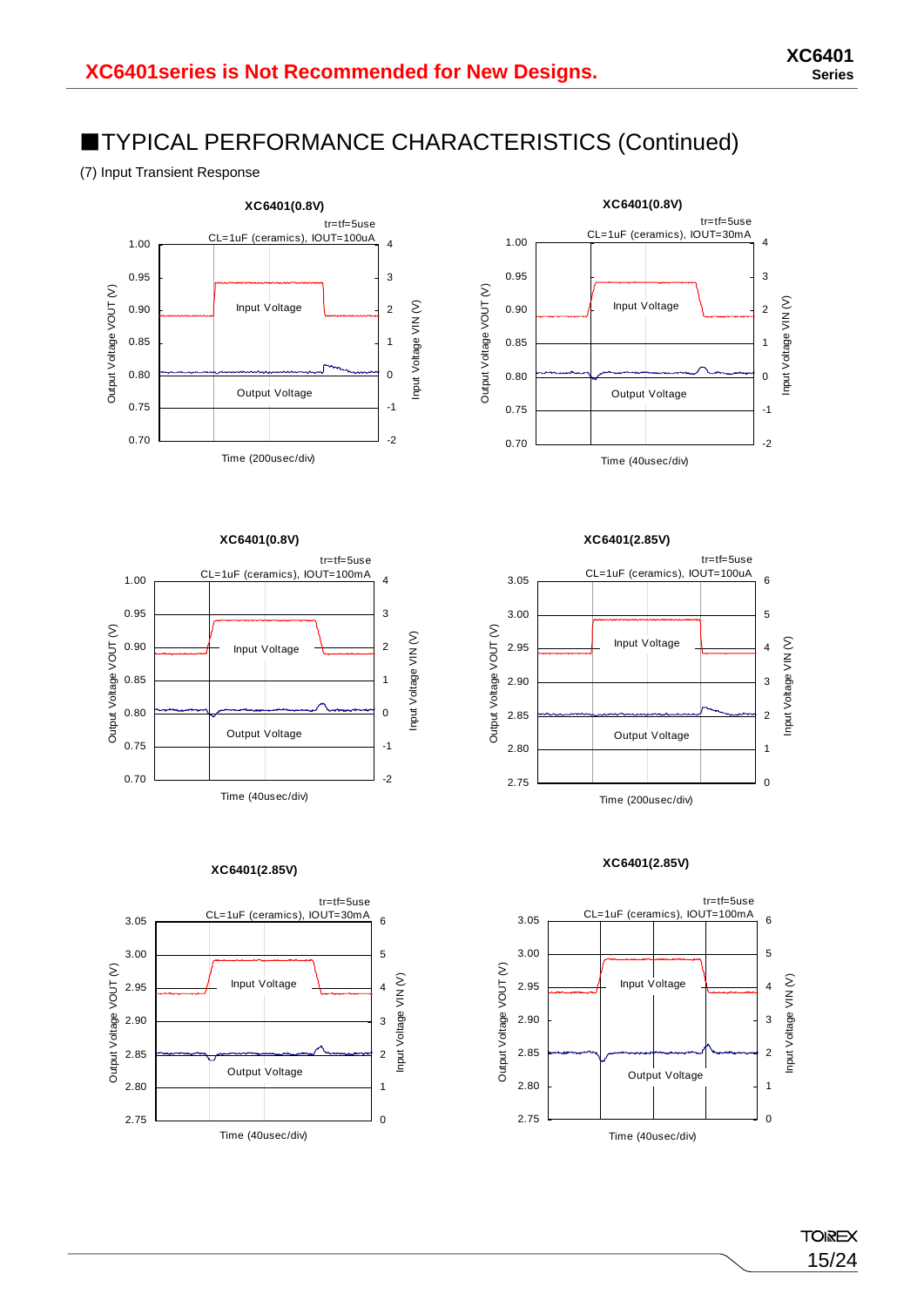(7) Input Transient Response (Continued)





**XC6401(3.0V)**



**XC6401(5.0V)**



**XC6401(5.0V)** tr=tf=5use



**XC6401(5.0V)**

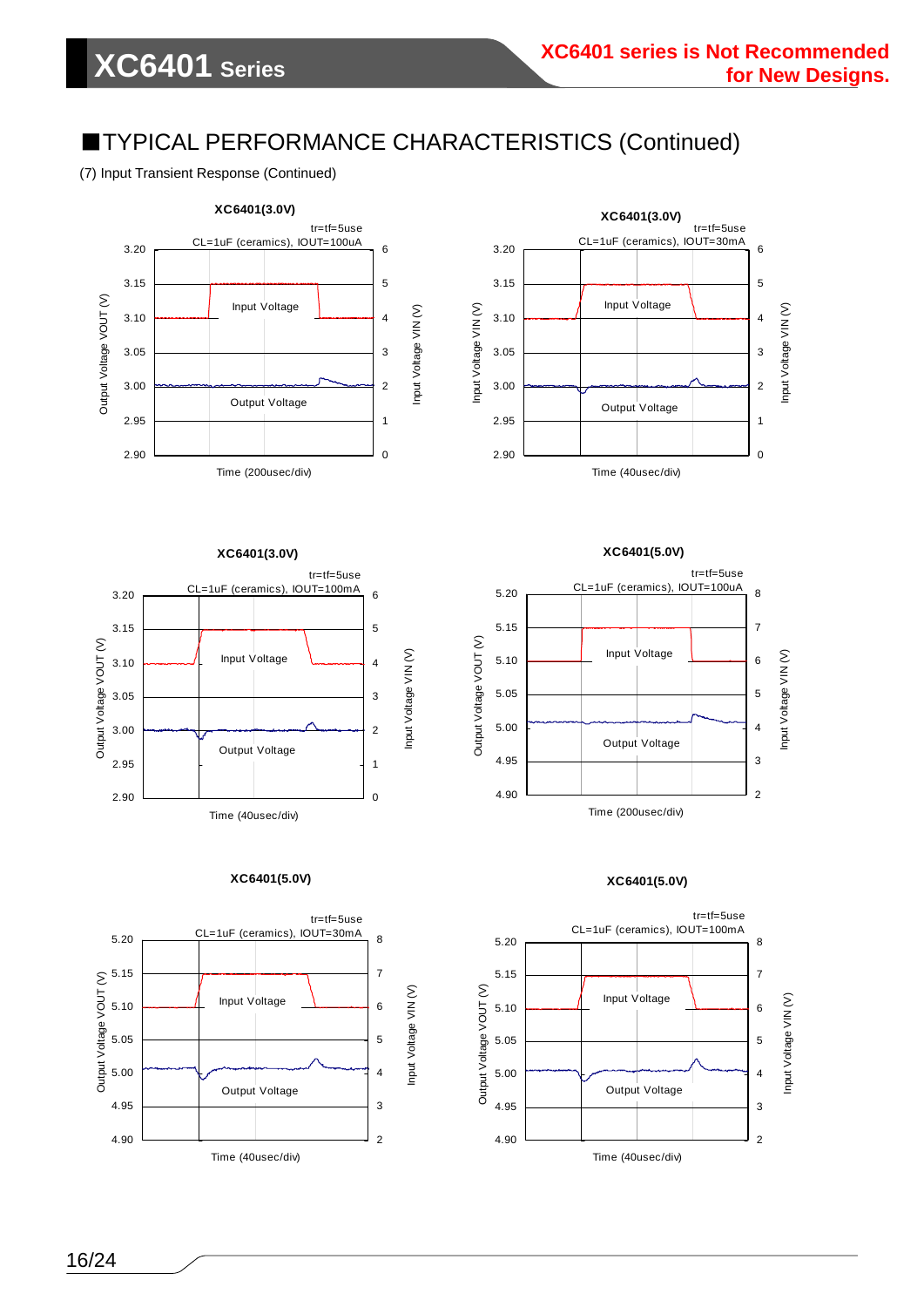(8) Load Transient Response





**XC6401(2.85V)** VIN=4.0V, tr=tf=5use CIN=CL=1uF (ceramics) 2.95 250 2.85 200  $\widehat{\geq}$  $(mA)$ Output Voltage VOUT (V) Output Current IOUT (mA) Output Voltage Output Voltage VOUT  $\overline{C}$ 2.75 150 Current 2.65 100 Output Current Output 50mA 2.55 50 10mA 2.45 0 Time (40usec/div)

#### **XC6401(3.0V)**





#### **XC6401(3.0V)**



**TOIREX** 17/24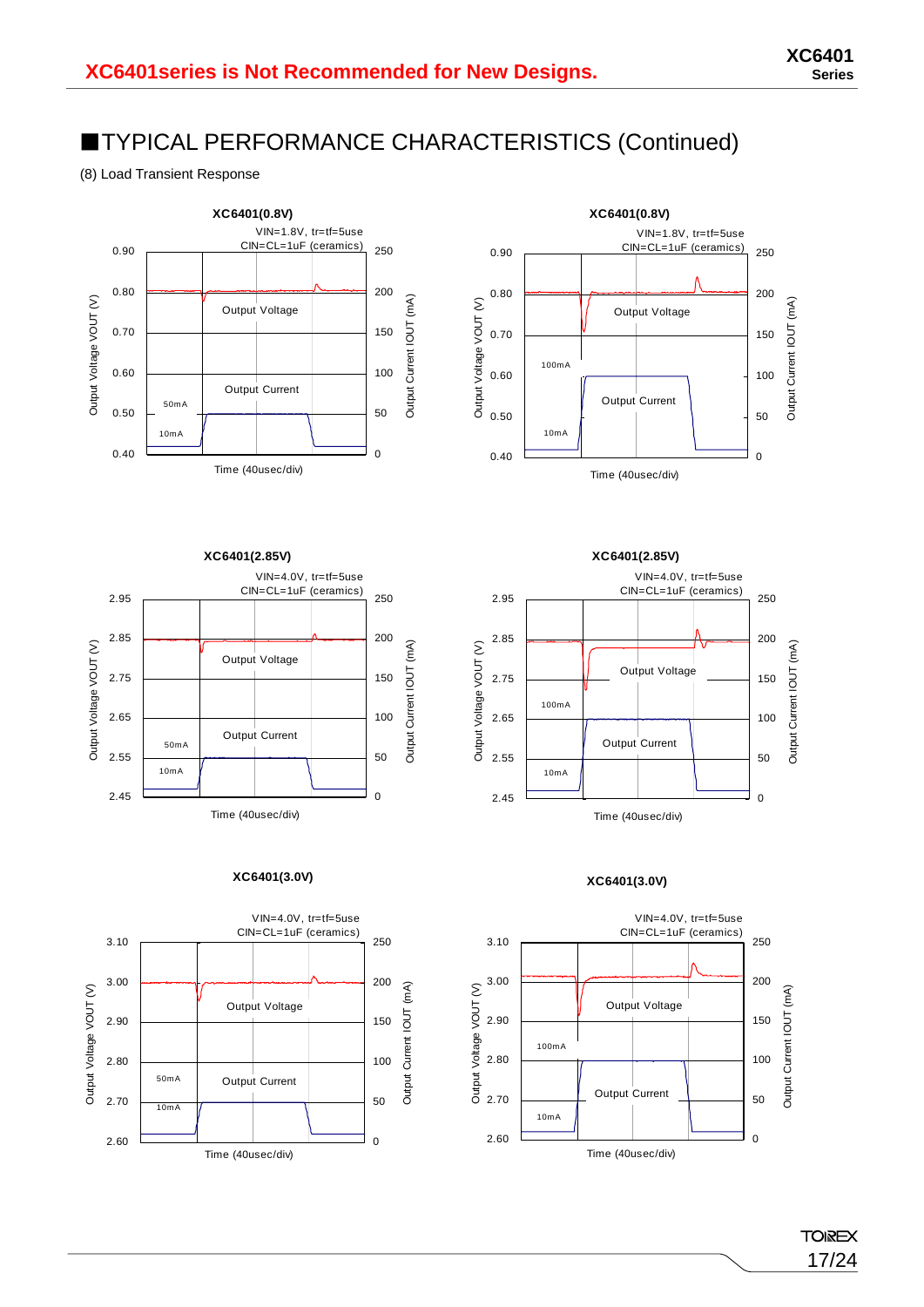(8) Load Transient Response (Continued)



18/24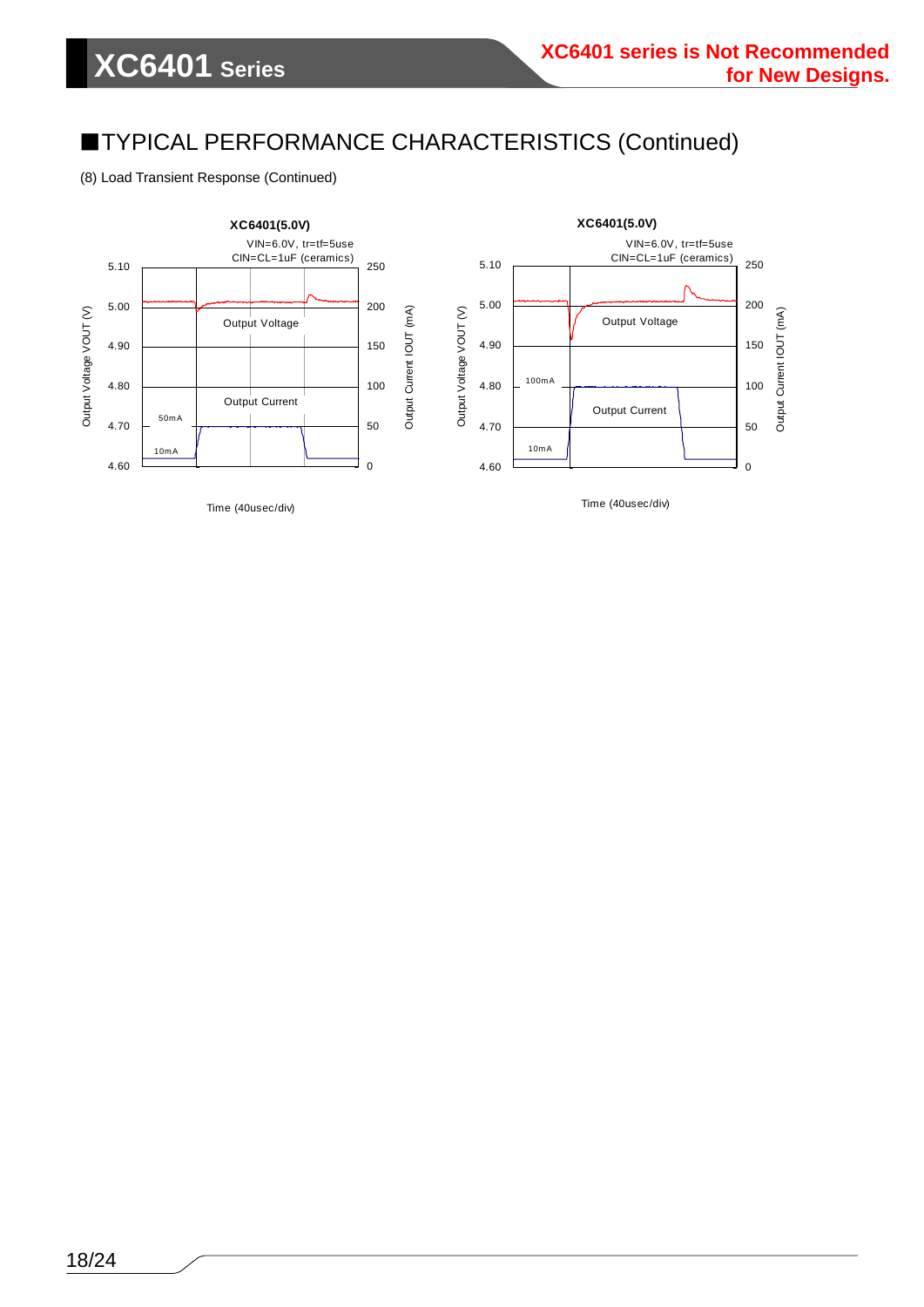(9) Ripple Rejection Rate









**XC6401 (VR1:3.0V, VR2:2.85V)**





**XC6401(5.0V)** VIN=5.75V DC+0.5Vp-pAC IOUT=30mA, CL=1uF (ceramics) 80 Ripple Rejection Rate RR (dB) 60 40 20 0 0.01 0.1 1 10 100 Ripple Frequency f (kHz)

Ripple Rejection Rate RR (dB)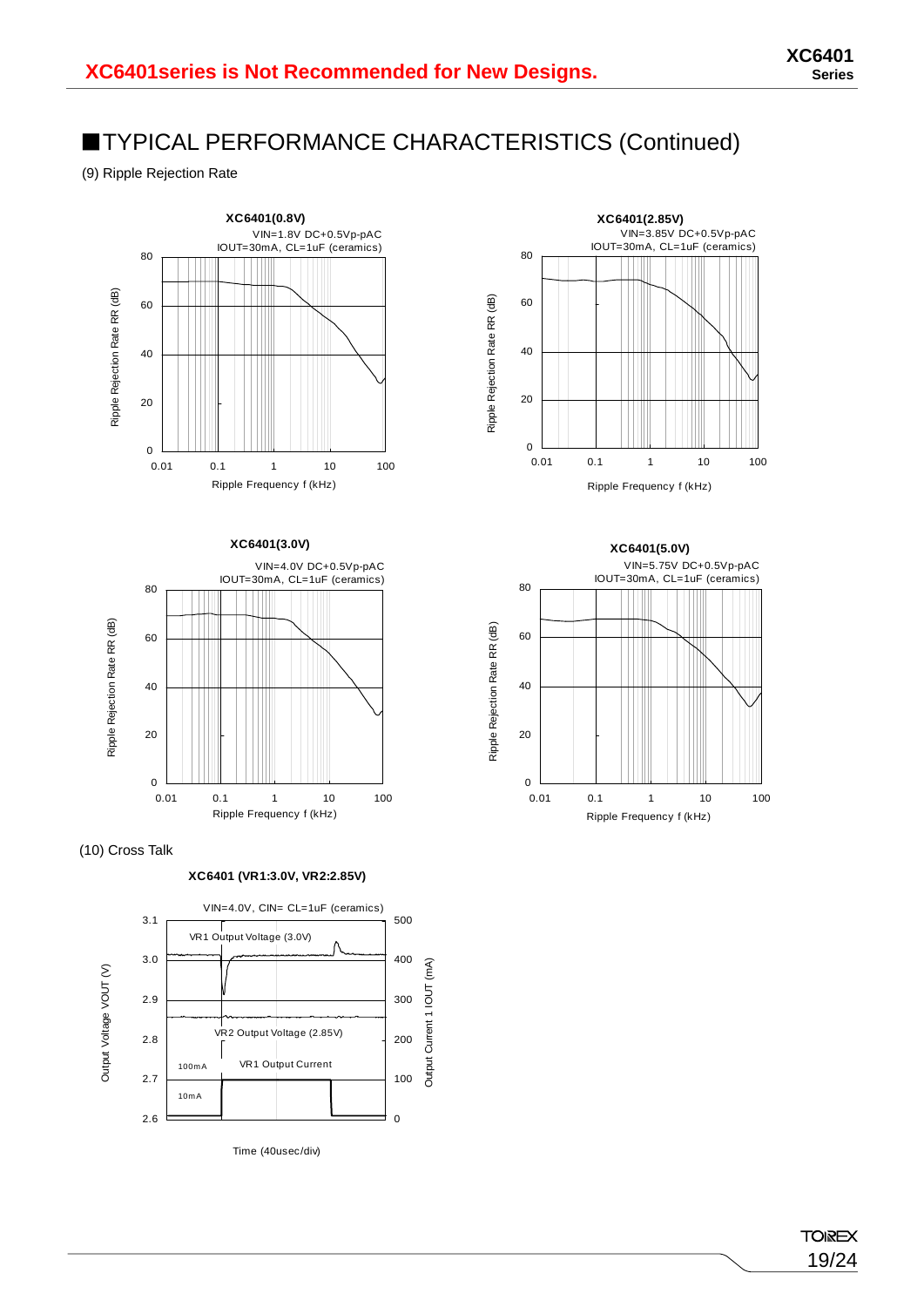### ■PACKAGING INFORMATION

 $\bullet$ SOT-26W





Unit : mm

#### ●USP-6B

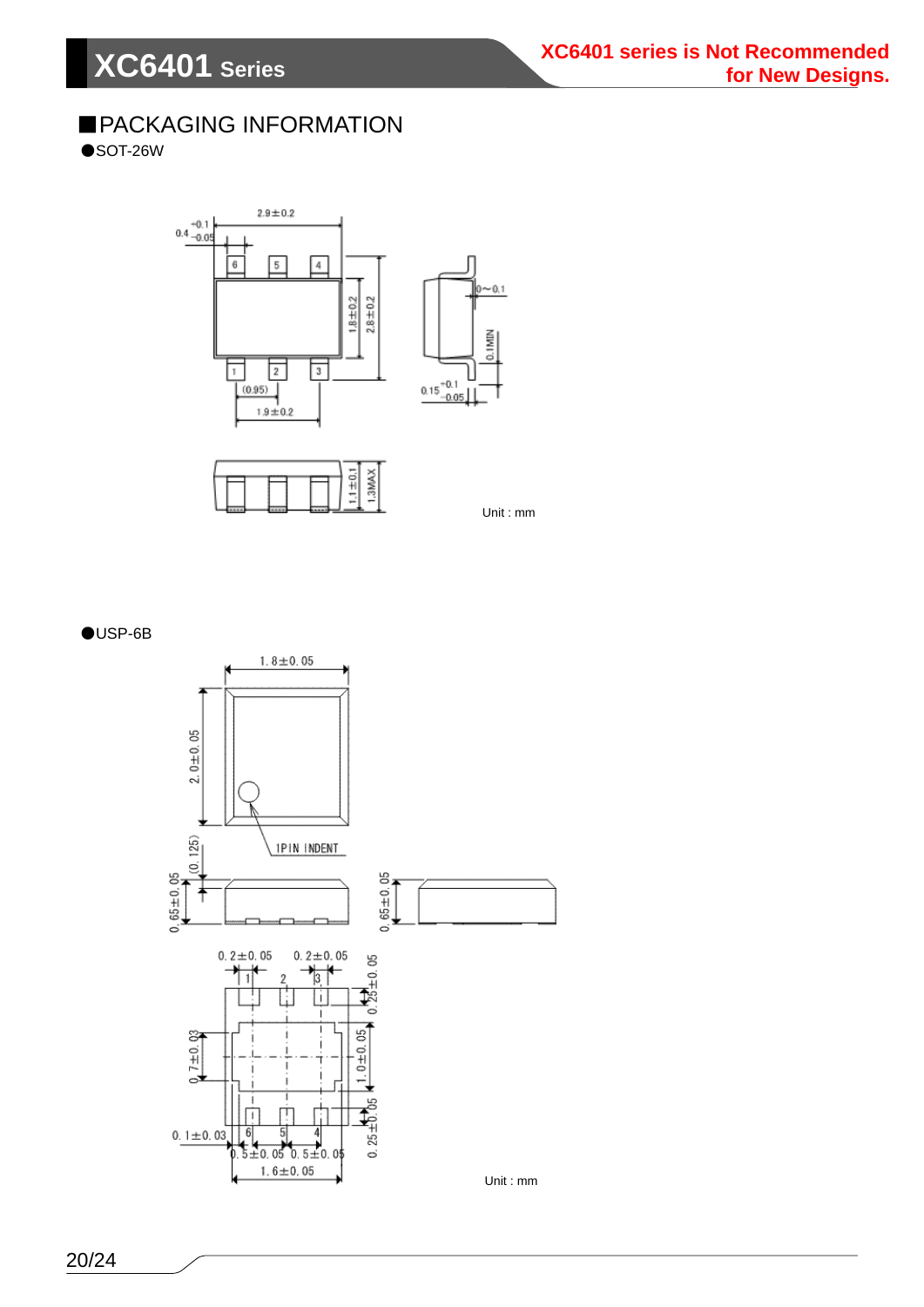### ■PACKAGING INFORMATION (Continued)

 $\bigcirc$ USP-6C







Unit : mm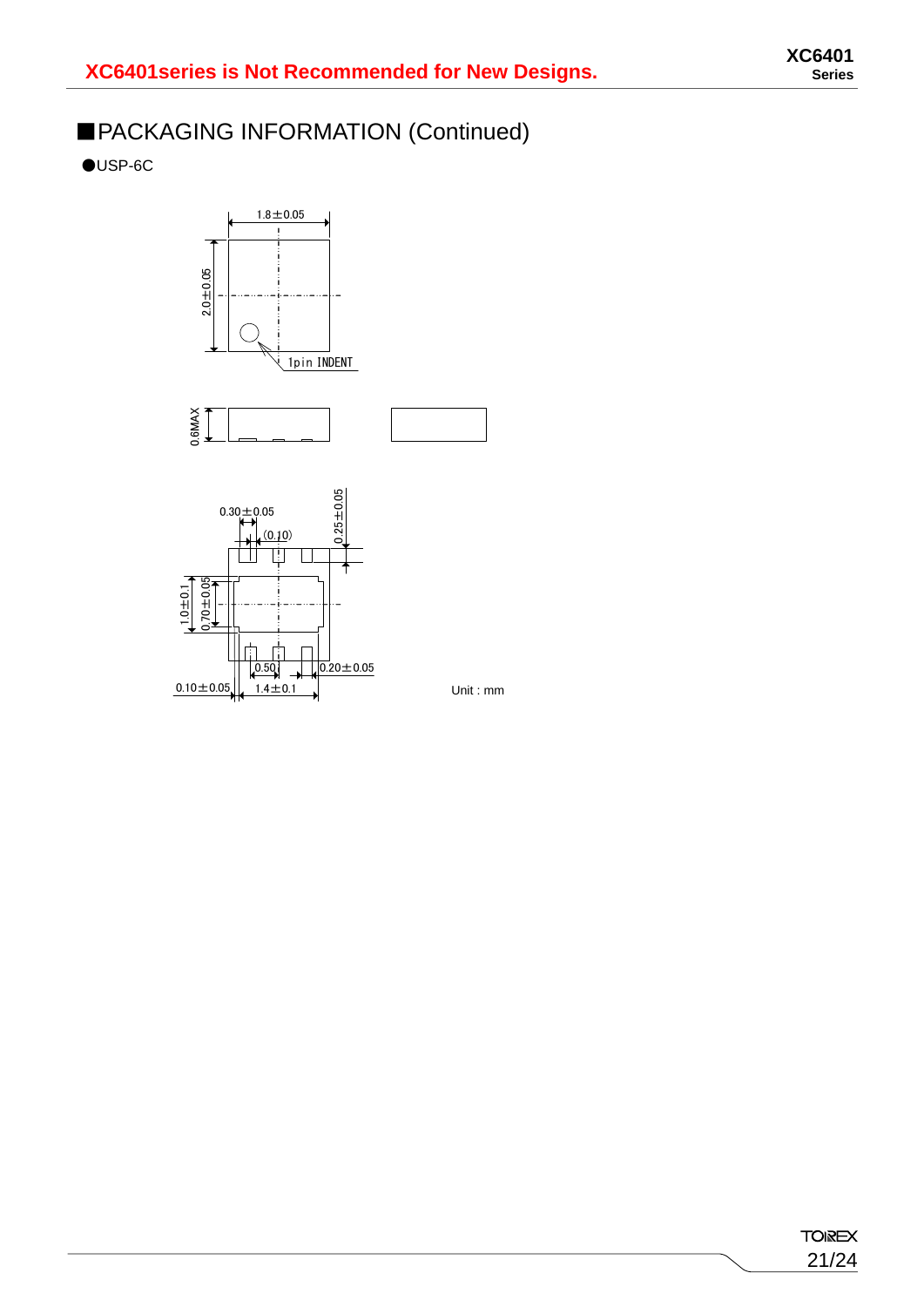### ■PACKAGING INFORMATION (Continued)



#### ●USP-6B Reference Pattern Layout ●USP-6B Reference Metal Mask Design



●USP-6C Reference Pattern Layout ●USP-6C Reference Metal Mask Design



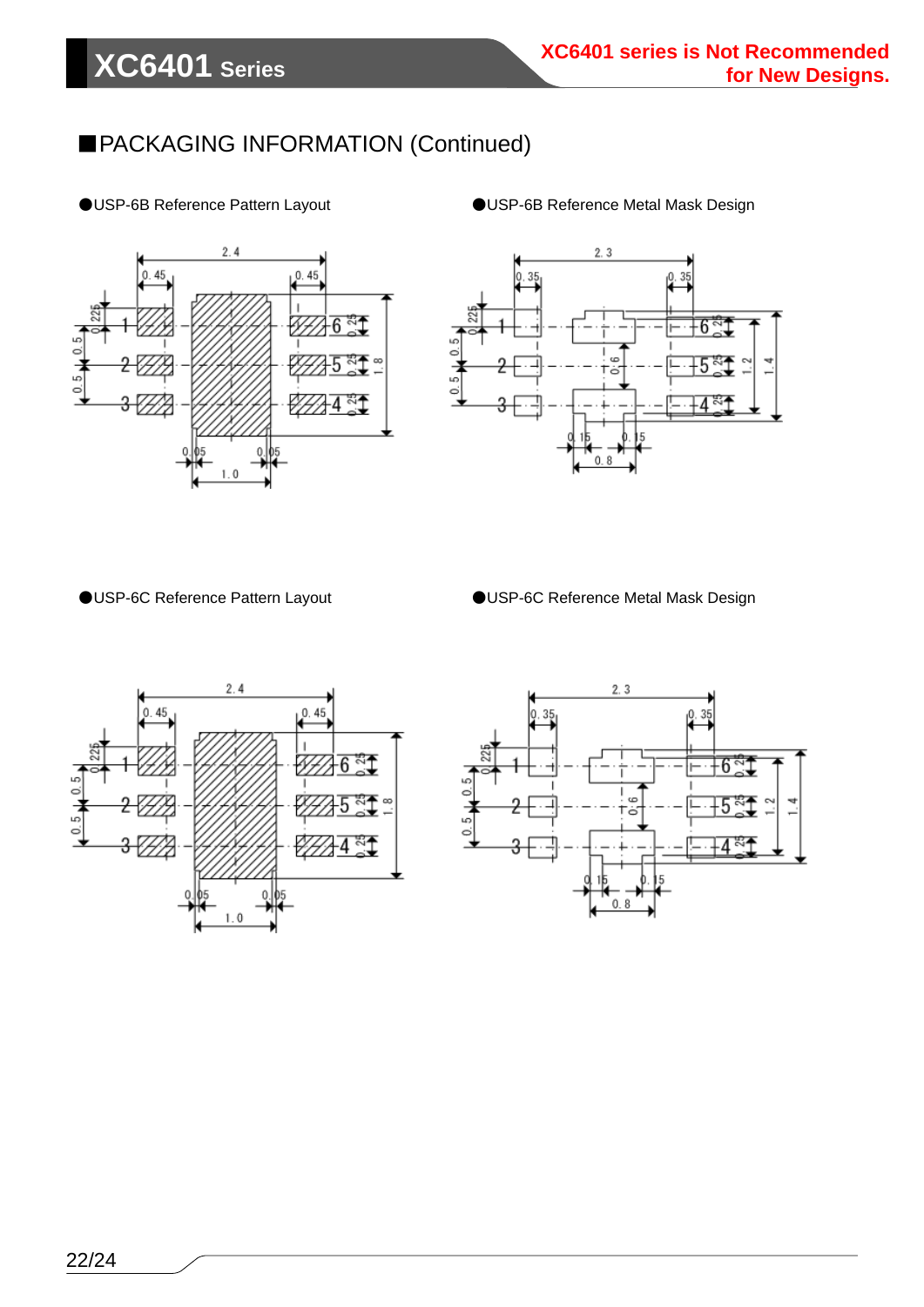PRODUCT SERIES

### ■**MARKING RULE**

 $\bullet$ SOT-26W

① represents product series

| 6 | 5                                     |  |
|---|---------------------------------------|--|
|   | $\begin{bmatrix} 2 & 3 \end{bmatrix}$ |  |
|   |                                       |  |

SOT-26W (TOP VIEW)

| <b>MARK</b> |
|-------------|

②③ represents internally set sequential number

| ex.)        |    |                           |                       |
|-------------|----|---------------------------|-----------------------|
| <b>MARK</b> |    | INTERNALLY SET SEQUENTIAL |                       |
|             | З) | <b>NUMBER</b>             | <b>PRODUCT SERIES</b> |
|             |    | C2                        | XC6401EED5            |
|             |    |                           | XC6401EED6            |
|             |    |                           | XC6401FF36            |
|             |    |                           | XC6401FF37            |

1 XC6401xxxxMx

④ represents production lot number

0 to 9, A to Z reverse character 0 to 9, A to A repeated (G, I, J, O, Q, W excluded).

#### ●USP-6B,USP-6C

① represents product series

| MARK | <b>PRODUCT SERIES</b> |
|------|-----------------------|
|      | XC6401xxxxxx          |

#### ② represents type of VR1 regulator

| 6 | <b>MARK</b> | <b>OPTIONAL FUNCTIONS</b>                   | <b>PRODUCT SERIES</b> |
|---|-------------|---------------------------------------------|-----------------------|
| 5 |             | EN1: High Active with pull-down resistor    | XC6401Exxxxx          |
| 4 |             | EN1: High Active with no pull-down resistor | XC6401Fxxxxx          |
|   |             | EN1: Low Active with pull-up resistor       | XC6401Gxxxxx          |
|   |             | EN1: Low Active with no pull-up resistor    | XC6401Hxxxxx          |

③ represents type of VR2 regulator

| <b>MARK</b> | OPTIONAL FUNCTIONS                          | <b>PRODUCT SERIES</b> |
|-------------|---------------------------------------------|-----------------------|
|             | EN1: High Active with pull-down resistor    | XC6401xExxxx          |
|             | EN1: High Active with no pull-down resistor | XC6401xFxxxx          |
|             | EN1: Low Active with pull-up resistor       | XC6401xGxxxx          |
|             | EN1: Low Active with no pull-up resistor    | XC6401xHxxxx          |

USP-6C (TOP VIEW)

ெ  $\blacksquare$ 

USP-6B (TOP VIEW)

> ...........<br>آب 6

 $\overline{\circ}$ ö

5

 $\overline{A}$ 

④⑤ represents VR output voltage (serial number ex.)

|     | <b>MARK</b> | <b>OUTPUT VOLTAGE</b> |                | <b>PRODUCT SERIES</b> |  |
|-----|-------------|-----------------------|----------------|-----------------------|--|
| (4) | $\circledS$ | $VR1$ (V)             | <b>VR2 (V)</b> |                       |  |
|     |             | 2.85                  | 2.10           | XC6401xx01xx          |  |
|     |             | 2.85                  | 2.85           | XC6401xx02xx          |  |

⑥ represents production lot number

0 to 9, A to Z repeated (G, I, J, O, Q, W excluded) Note: No character inversion used